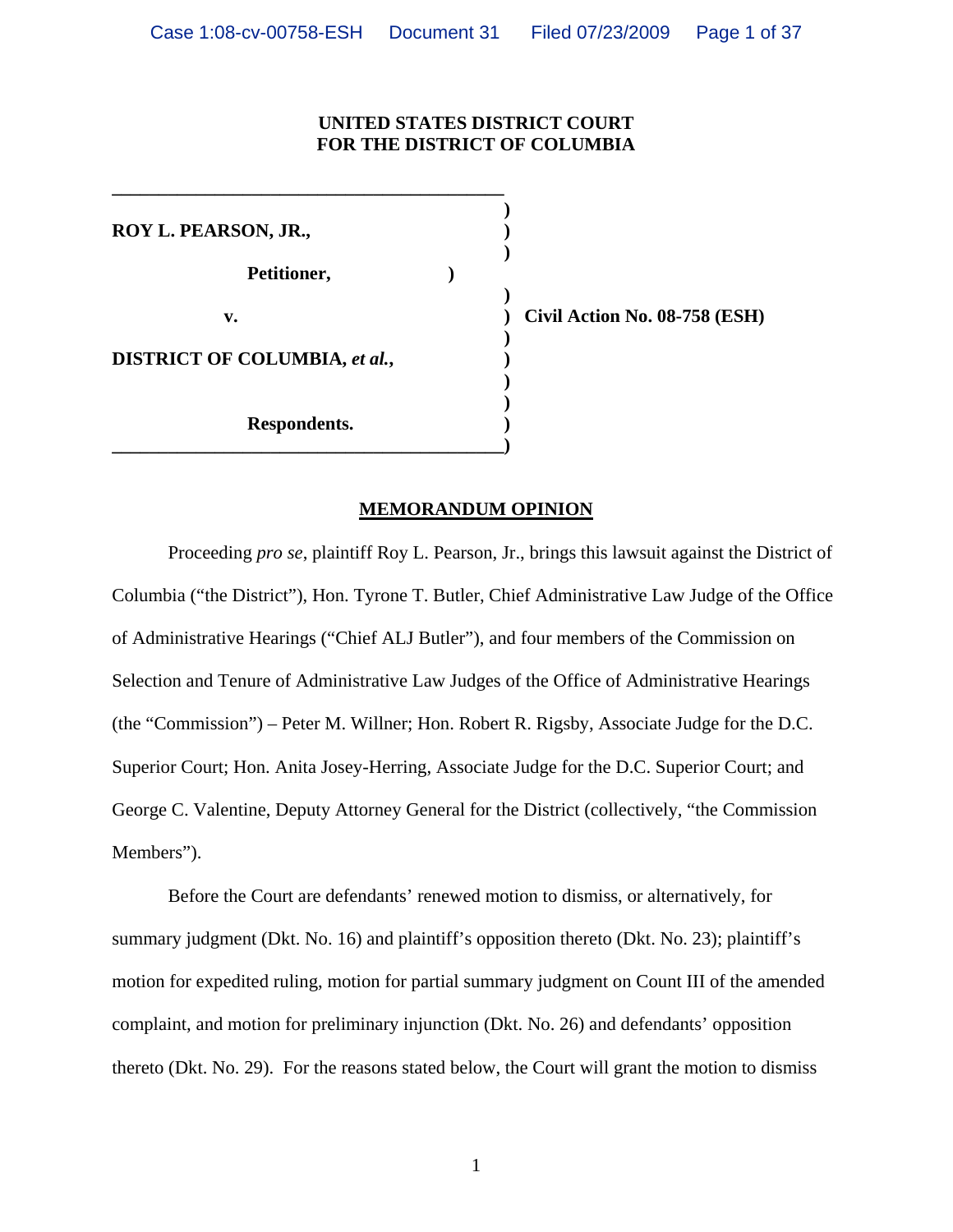Counts I, II, and III and will decline to exercise supplemental jurisdiction over plaintiff's remaining state law claims (Counts IV and V).

#### **STANDARD**

A case must be dismissed pursuant to Federal Rule of Civil Procedure 12(b)(6) for failure to state a claim upon which relief can be granted if the complaint does not plead "enough facts to state a claim to relief that is plausible on its face." *Bell Atl. Corp. v. Twombly*, 550 U.S. 544, 570 (2007); *see also Ashcroft v. Iqbal*, 129 S. Ct. 1937 (2009). The allegations in plaintiff's complaint are presumed true at this stage and all reasonable factual inferences must be construed in plaintiff's favor. *Maljack Prods., Inc. v. Motion Picture Ass'n of Am., Inc.*, 52 F.3d 373, 375 (D.C. Cir.1995).

However, "the court need not accept inferences drawn by plaintiffs if such inferences are unsupported by the facts set out in the complaint." *Kowal v. MCI Commc'ns Corp.*, 16 F.3d 1271, 1276 (D.C. Cir. 1994). "Something stated as fact does not make it fact." *Herbage v. Meese*, 747 F. Supp. 60, 65 (D.D.C. 1990), *aff'd without op.*, 946 F.2d 1564 (D.C. Cir. 1991). "Nor must the court accept legal conclusions cast in the form of factual allegations." *Kowal*, 16 F.3d at 1276; *see also Greene v. Dalton*, 164 F.3d 671, 675 (D.C. Cir. 1999) (explaining that courts need not consider wholly conclusory statements for which no supporting evidence is offered); *Herbage*, 747 F. Supp. at 65 ("A plaintiff's bare conclusions of law, or sweeping and unwarranted averments of fact, will not be deemed admitted for purposes of a motion to dismiss.") (internal quotation marks omitted).

On a motion to dismiss, the Court may consider "the facts alleged in the complaint, documents attached as exhibits or incorporated by reference in the complaint," *Gustave-Schmidt v. Chao*, 226 F. Supp. 2d 191, 196 (D.D.C. 2002), or documents "upon which the plaintiff's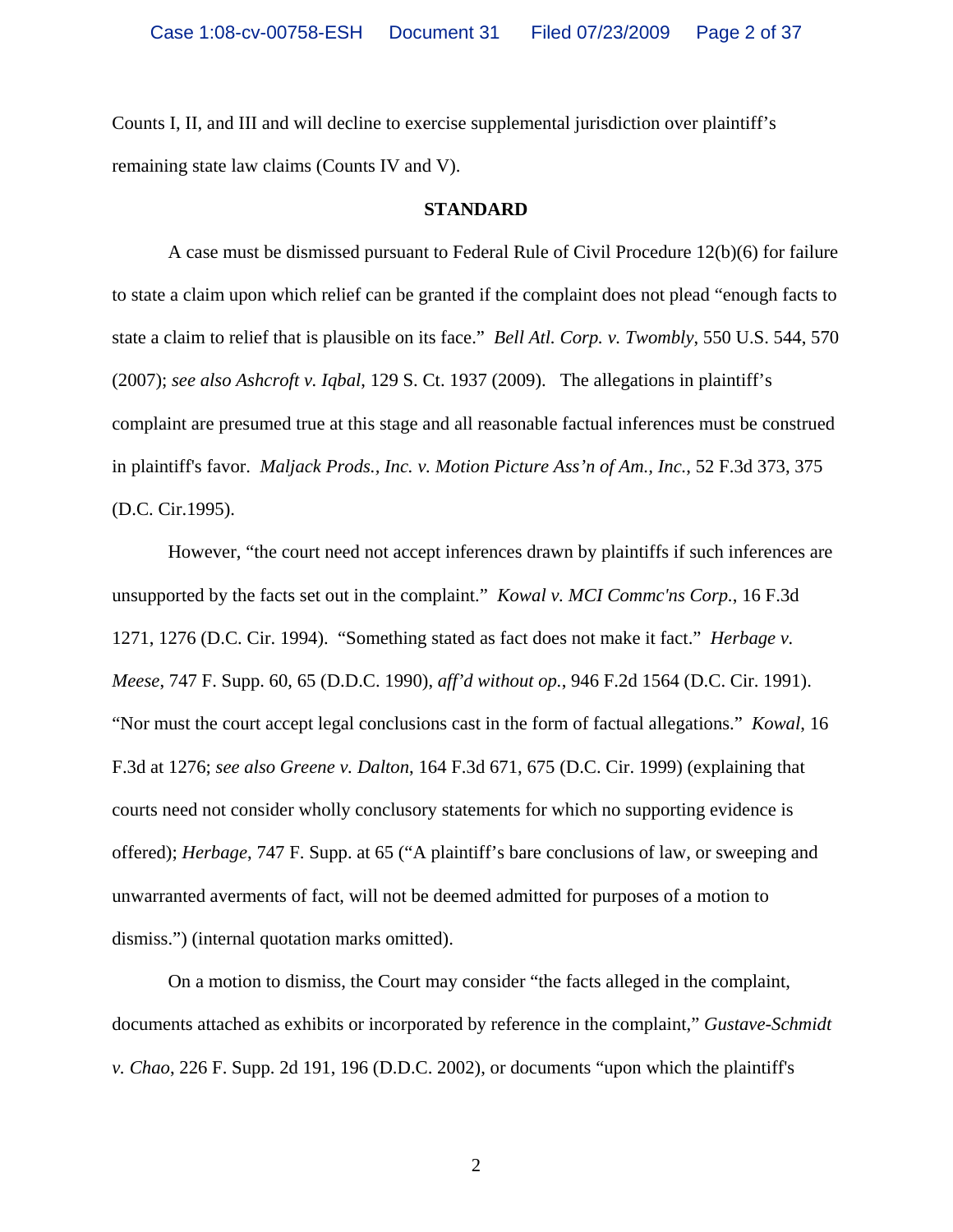complaint necessarily relies" even if the document is produced not by the plaintiff in the complaint but by the defendant in a motion to dismiss. *Hinton v. Corrections Corp. of Am.*, <u>F</u>. Supp.2d \_\_, 2009 WL 1636100, at \*1 (D.D.C. 2009) (internal quotation omitted); *see also Marshall v. Honeywell Technology Solutions, Inc*., 536 F.Supp.2d 59, 65 (D.D.C.2008) ("[W]here a document is referred to in the complaint and is central to the plaintiff's claim, such a document attached to the motion papers may be considered without converting the motion [to dismiss] to one for summary judgment.") (internal quotation and citation omitted).<sup>1</sup>

In this case although plaintiff is proceeding *pro se*, he is a lawyer with a law degree from Northwestern University Law School and nearly thirty years of legal experience, including twenty-five years of litigation experience for the D.C. Neighborhood Legal Services Program and two years of service as an administrative law judge. He therefore cannot be heard to complain that he should receive the same treatment as a *pro se* litigant. Moreover, even a "*pro se* complaint, like any other, must present a claim upon which relief can be granted by the court." *Henthorn v. Dept. of Navy*, 29 F.3d 682, 684 (D.C. Cir. 1994).

# **FACTUAL BACKGROUND**

Plaintiff filed this action against the District, Chief ALJ Butler, and the Commission Members for damages and declaratory and injunctive relief, claiming, *inter alia*, that the

 $1$  To reach its decision in this case, the Court has relied on the amended complaint and documents referenced therein, including Defs.' Ex. 2 (Plaintiff's memorandum to Chief ALJ Butler and OAH ALJs) (referred to in Amd. Compl. ¶ 95), Defs.' Ex. 3 (Plaintiff's e-mail to Commission) (referred to in Amd. Compl. ¶¶ 98-99), Defs.' Ex. 4 (Plaintiff's letter to the Mayor) (referred to in Amd. Compl. ¶ 113), Defs.' Ex. 6 (Plaintiff's testimony before the D.C. Council) (referred to in Amd. Compl. ¶¶ 101-02), Defs.' Ex. 7 (Plaintiff's reappointment application) (referred to in Amd. Compl. ¶ 142), Defs.' Ex. 8 (Chief ALJ Butler's submission to the Commission) (referred to in Amd. Compl. ¶[146, 149), Defs.' Ex. 9 (Chief ALJ Butler's recommendation of plaintiff) (referred to in Amd. Compl. ¶ 149), Defs.' Ex. 11 (Plaintiff's submission to the Commission) (referred to in Amd. Compl. ¶ 159), Defs.' Ex. 12 (Chief ALJ Butler's supplement to the Commission) (referred to in Amd. Compl. ¶ 158), Defs.' Ex. 13 (Commission's notice of possible denial) (referred to in Amd. Compl. ¶¶ 199-200), Defs.' Ex. 14 (Plaintiff's submission to the Commission) (referred to in Amd. Compl. ¶¶ 203-06), and Defs.' Ex. 15 (Commission's decision) (referred to in Amd. Compl. ¶¶ 216-20).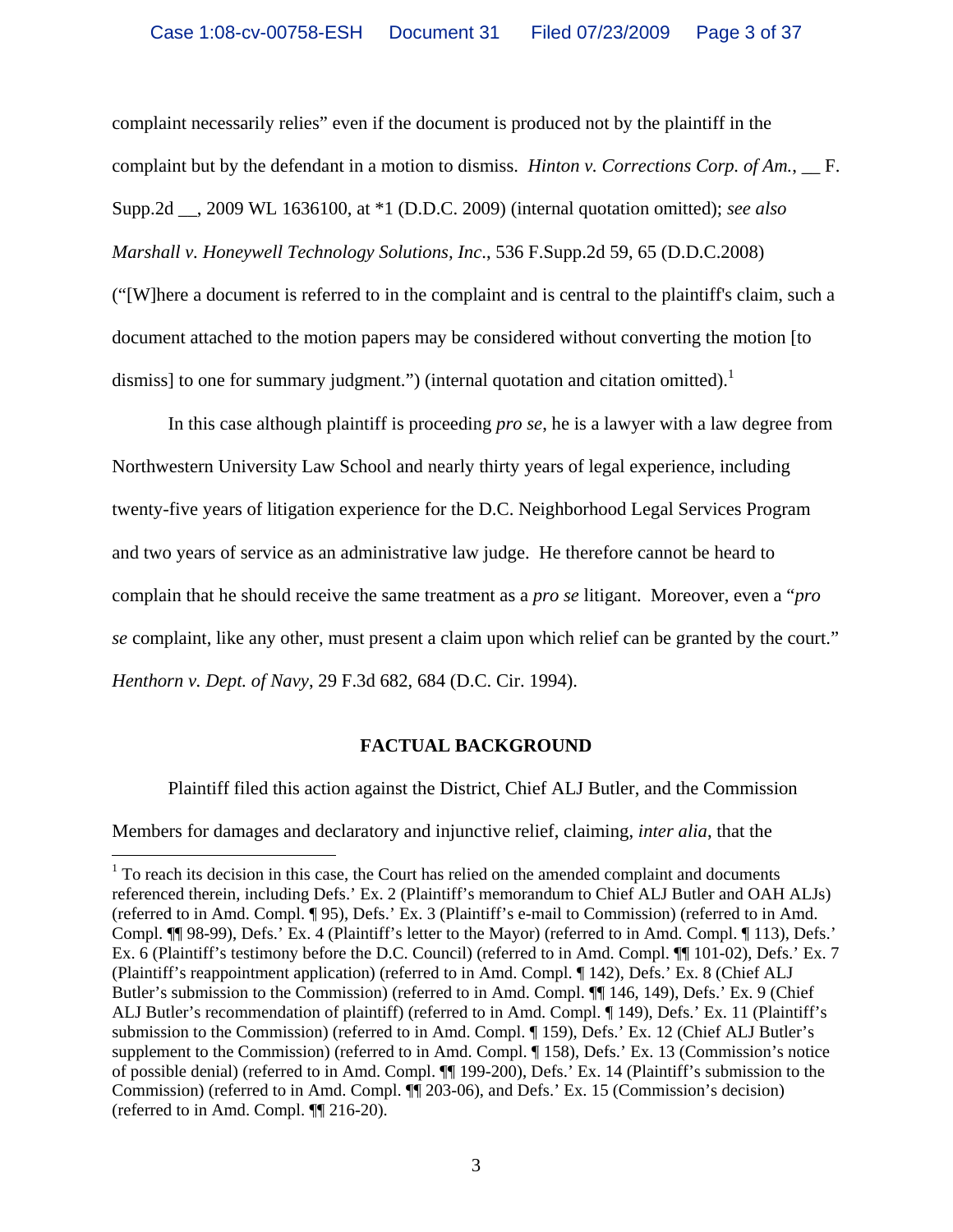Commission's decision not to reappoint him to a ten-year term of service as an Administrative Law Judge ("ALJ") violated his constitutional and statutory rights to report his supervisors' misconduct and to file private lawsuits without fear of retaliation.

### **I. Laws Governing the Selection and Tenure of ALJs**

The Office of Administrative Hearings Establishment Act ("OAH Act"), D.C. Law. 14- 76, 48 D.C. Reg. 11442 (effective March 6, 2002), *codified as amended at* D.C. CODE § 2- 1831.01 *et seq.*, established the Commission on Selection and Tenure of Administrative Law Judges of the Office of Administrative Hearings.2 *See* D.C. CODE § 2-1831.06. The Commission has "final authority to appoint, reappoint, discipline, and remove Administrative Law Judges." *Id.* at § 2-1831.06(b). The Commission is also empowered to "amend or repeal, in whole or in part, or may add to" the rules "govern[ing] the process of selecting Administrative Law Judges." *Id.* at §§ 2-1831.11(b), (d).

Eligible and qualified ALJs are appointed, after an application and interview process, by an affirmative vote by a majority of the voting members of the Commission. D.C. CODE § 2- 1831.08(b); 6 D.C. CODE MUN. REGS. § 3701. The Commission is also charged with determining whether an ALJ seeking reappointment "has satisfactorily performed the responsibilities of his or her office and is likely to continue to do so." 6 D.C. CODE MUN. REGS. § 3705.21. In doing so, the Commission "may seek any information concerning an applicant that will assist it in determining whether the applicant satisfies any of the standards of this Chapter." *Id.* at § 3703.7; *see also* D.C. CODE § 3703.8 ("No person may be appointed or re-appointed to any term as an Administrative Law Judge who fails to provide any necessary release or fails to

 $2^2$  The Commission consists of three voting members – one appointed by the Mayor of the District, one appointed by the Chairman of the D.C. Council (with the approval of a majority of the Council), and one appointed by the Chief Judge of the D.C. Superior Court. D.C. CODE § 2-1831.07(a). The Attorney General, or his or her designee, and the Chief ALJ of OAH serve as non-voting, *ex officio* members of the Commission. *Id.*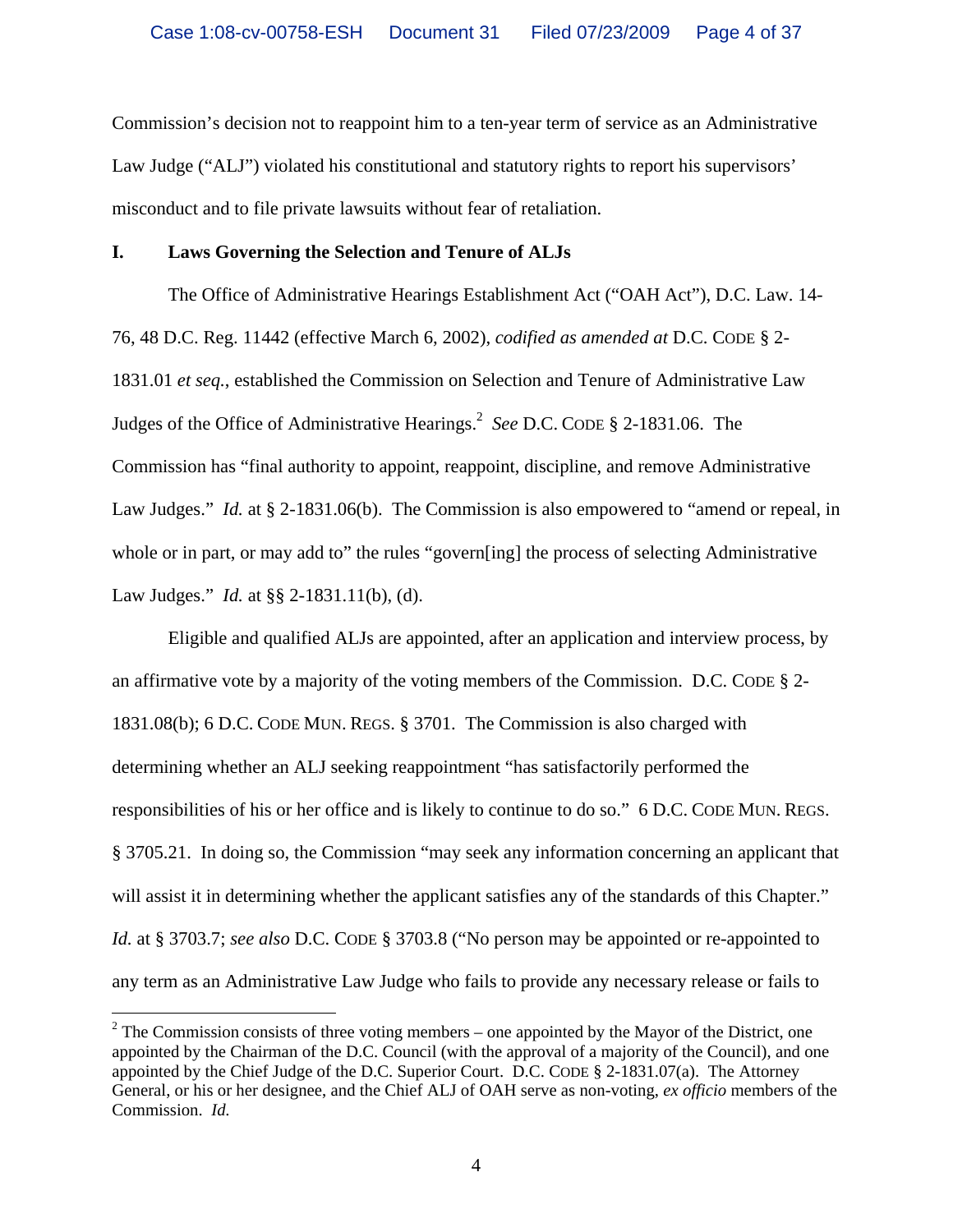cooperate in any other way with the efforts of the Commission or any of its designees to obtain any of the information described in section 3703.7.").

Under the applicable regulations, the Commission must provide the ALJ seeking reappointment an opportunity to "appear and be heard at the meeting" provided that he or she makes a timely request. 6 D.C. CODE MUN. REGS. § 3705.19. "In its discretion, the Commission may permit other persons to testify at the meeting, either in support of, or in opposition to, the request for reappointment." *Id.* "The Commission's decision on whether to reappoint the Administrative Law Judge shall be final, and a decision not to reappoint an Administrative Law Judge shall not be deemed to be disciplinary action." *Id.* at § 3705.23.

### **II. Plaintiff's Initial Term at OAH**

 $\overline{a}$ 

On March 29, 2005, plaintiff was appointed to an initial term of office as an ALJ at the Office of Administrative Hearings ("OAH"). His initial term began on May 2, 2005, and was set to expire two years later, on May 2, 2007.

Within his first few weeks in office, plaintiff began expressing discontent with OAH's operating procedures.<sup>3</sup> On June 20, 2005, plaintiff wrote and distributed to Chief ALJ Butler and his fellow ALJs a nineteen-page memorandum questioning OAH's use of a "peer review" system. (Amd. Compl. ¶ 95; Defs.' Ex. 2.) According to plaintiff, the peer review system, whereby senior ALJs review and comment upon other ALJs' opinions, "appeared to violate the OAH Act, the D.C. Administrative Procedures Act and the OAH Code of Judicial Ethics." (Amd. Compl.  $\P$  95.)<sup>4</sup>

<sup>&</sup>lt;sup>3</sup> "[F]rom the outset of his term of office plaintiff occasionally disagreed with 'supervising' Principal ALJs . . . on the law" (Amd. Compl. ¶ 88), and he states that he experienced "widespred upheaval and dissatisfaction" during his first year at OAH. (Defs.' Ex. 14 at 3.)

<sup>&</sup>lt;sup>4</sup> *But see* D.C. CODE §§ 2-1831.05(a)(8) – (b)(11) (authorizing Chief ALJ to "[m]onitor and supervise the quality of administrative adjudication," and to "[i]mplement a program for ongoing quality assurance and performance review; provided, that no such review shall require that an outcome in any case be altered").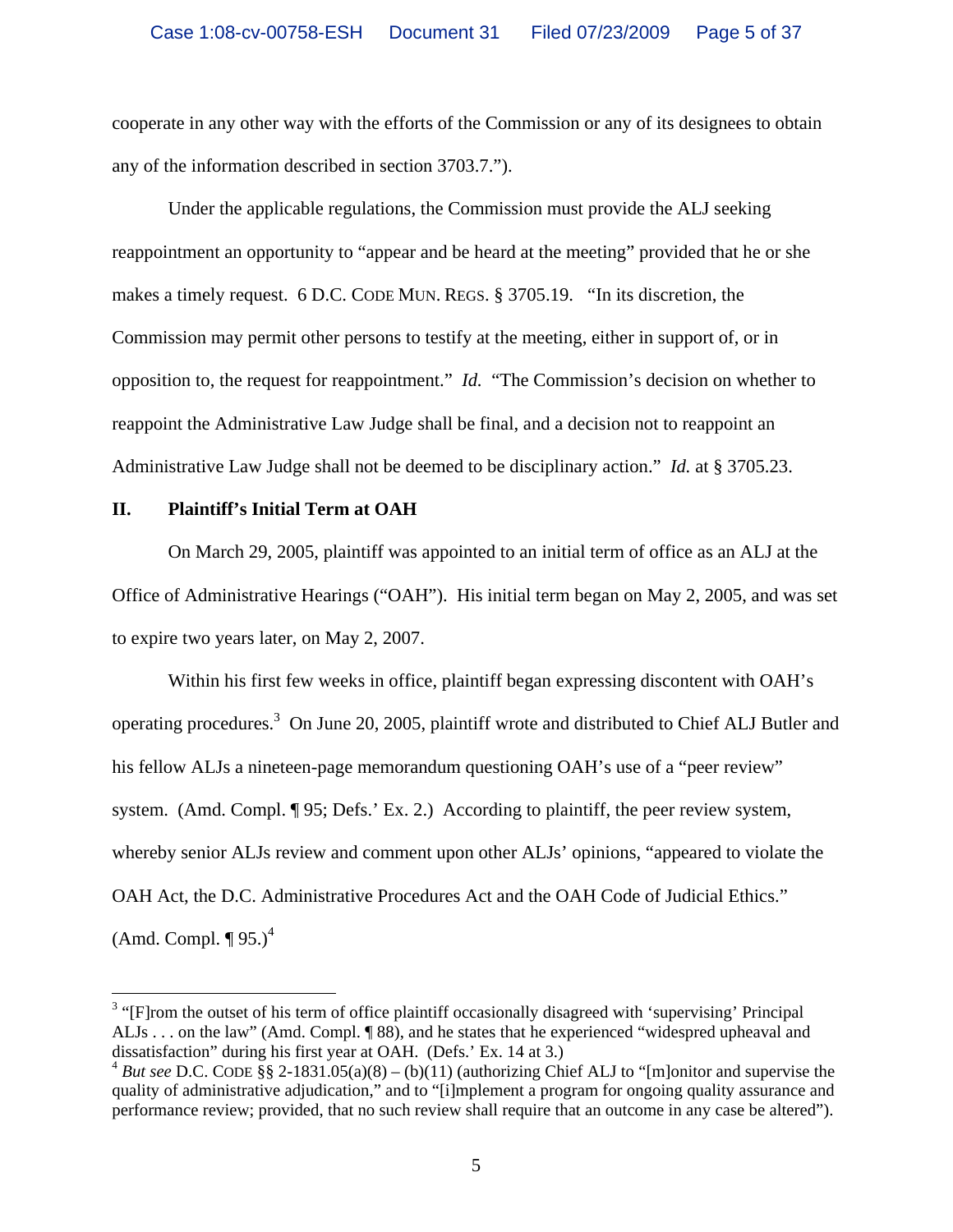On July 18, 2005, after becoming "increasingly frustrated in [his] efforts to settle in and to begin making a meaningful contribution towards achieving OAH's mission," plaintiff sent a lengthy e-mail to the Commission, requesting that it provide an advisory ethical opinion on the peer review process. (*Id.* ¶¶ 98-99; Defs.' Ex. 3.) He also sent the Commission a copy of his nineteen-page June 2005 memorandum challenging the peer review system. (Amd. Compl. ¶ 99.) The Commission ultimately declined to take any action. (*Id.* ¶ 100.)

On July 21, 2005, plaintiff sent a letter to the Mayor regarding defendant Chief ALJ Butler. (Amd. Compl. ¶ 113; Defs.' Ex. 4.) In the letter, plaintiff asserted that Chief ALJ Butler had engaged in "unprofessional, unethical and threatening conduct" and had violated the D.C. Whistleblower Act.<sup>5</sup> Plaintiff requested an inquiry into whether good cause existed for Chief ALJ Butler's removal. The Mayor's office ultimately declined to take action against Chief ALJ Butler.6 (*See* Defs.' Ex. 5.)

On February 13, 2006, plaintiff, still displeased with internal operations at OAH, provided oral and written testimony to the Judiciary Committee of the D.C. Council on "Proposed Amendments to Clarify and Strengthen Decisional Independence for Administrative Law Judges in 'the Office of Administrative Hearings Establishment Act of 2001.'" (Amd. Compl. ¶ 101; Defs.' Ex. 6 at 1.) Plaintiff testified that a "secret and misnamed 'peer review' system" existed at OAH that, in his opinion, violated the law. (Amd. Compl. ¶ 102.)

 $<sup>5</sup>$  He also claimed that Chief ALJ Butler's "misconduct . . . reveal[ed] deeply rooted character, judgment</sup> and ethical deficiencies." (Defs.' Ex. 4 at 1; *see also id.* (asserting that OAH is "a leaderless office, approaching free fall"); *id.* (referring to Chief ALJ Butler's "corrupt ethics, demonstrably poor judgment and failed leadership"); *id.* at 4 (accusing Chief ALJ Butler of "astoundingly inappropriate conduct" and a "gangsta effort" to intimidate plaintiff); *id.* at 5 (stating that Chief ALJ Butler's "Mafioso-style of 'leadership,' his poor thinking and thinking and judgment, and his lack of professionalism and ethics, does not begin to describe his leadership deficiencies").

<sup>&</sup>lt;sup>6</sup> The Mayor's office concluded, "[t]he alleged conduct [by Chief ALJ] was not illegal, it did not have the effect of impairing the operations of the OAH, and, without more, it does not warrant the Chief Judge's removal from office." (Defs.' Ex. 5 at 4-5.)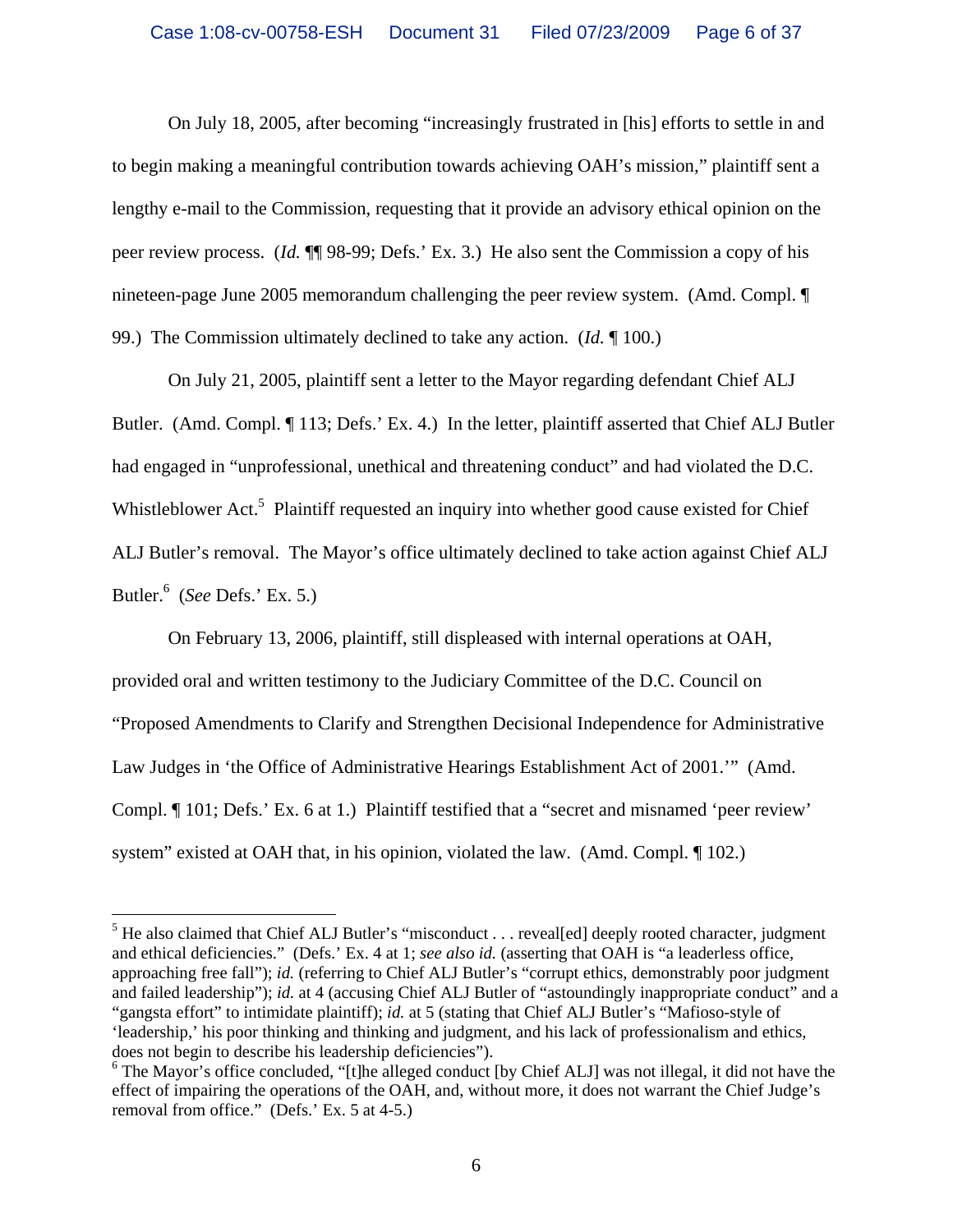#### **III. Plaintiff's Reappointment Proceedings**

On November 1, 2006, plaintiff submitted a statement to the Commission requesting reappointment to a ten-year term as an ALJ to begin on May 2, 2007. (*Id.* ¶ 142; Defs.' Ex. 7; *see also* 6 D.C. CODE MUN. REGS. § 3705.) The Commission published notice of plaintiff's statement in the D.C. Register and sought comments on plaintiff's reappointment. *See* 53 D.C. REG. 9265 (Nov. 10, 2006).

On March 2, 2007, as required by law, Chief ALJ Butler submitted materials to the Commission regarding plaintiff's suitability for reappointment. (Amd. Compl. ¶¶ 146, 149; Defs.' Ex. 8; *see also* D.C. CODE § 2-1831.10(b); 6 D.C. CODE MUN. REGS. § 3705.4.) At that time, Chief ALJ Butler indicated that he did "not oppose" the reappointment of plaintiff, but he noted some areas of concern. (Defs.' Ex. 8A at 1-2 (noting "recent complaints from litigants concerning [plaintiff's] judicial demeanor during hearings, and of inconsistencies in legal analyses," stating plaintiff had "some significant challenges transitioning to the environment . . particularly with regard to the tonality of his communications and his relationships with certain of his OAH colleagues," and stating plaintiff's performance evaluation revealed needed improvement in "judicial temperament" and "teamwork").

On March 8, 2007, after the Commission asked Chief ALJ Butler to clarify whether he affirmatively supported plaintiff's reappointment, Chief ALJ Butler stated that he would recommend plaintiff for reappointment "[b]ecause I believe that [plaintiff] has demonstrated a willingness to attempt to address [my] concerns going forward." (Defs.' Ex. 9 at 1; Amd.) Compl. ¶ 149.)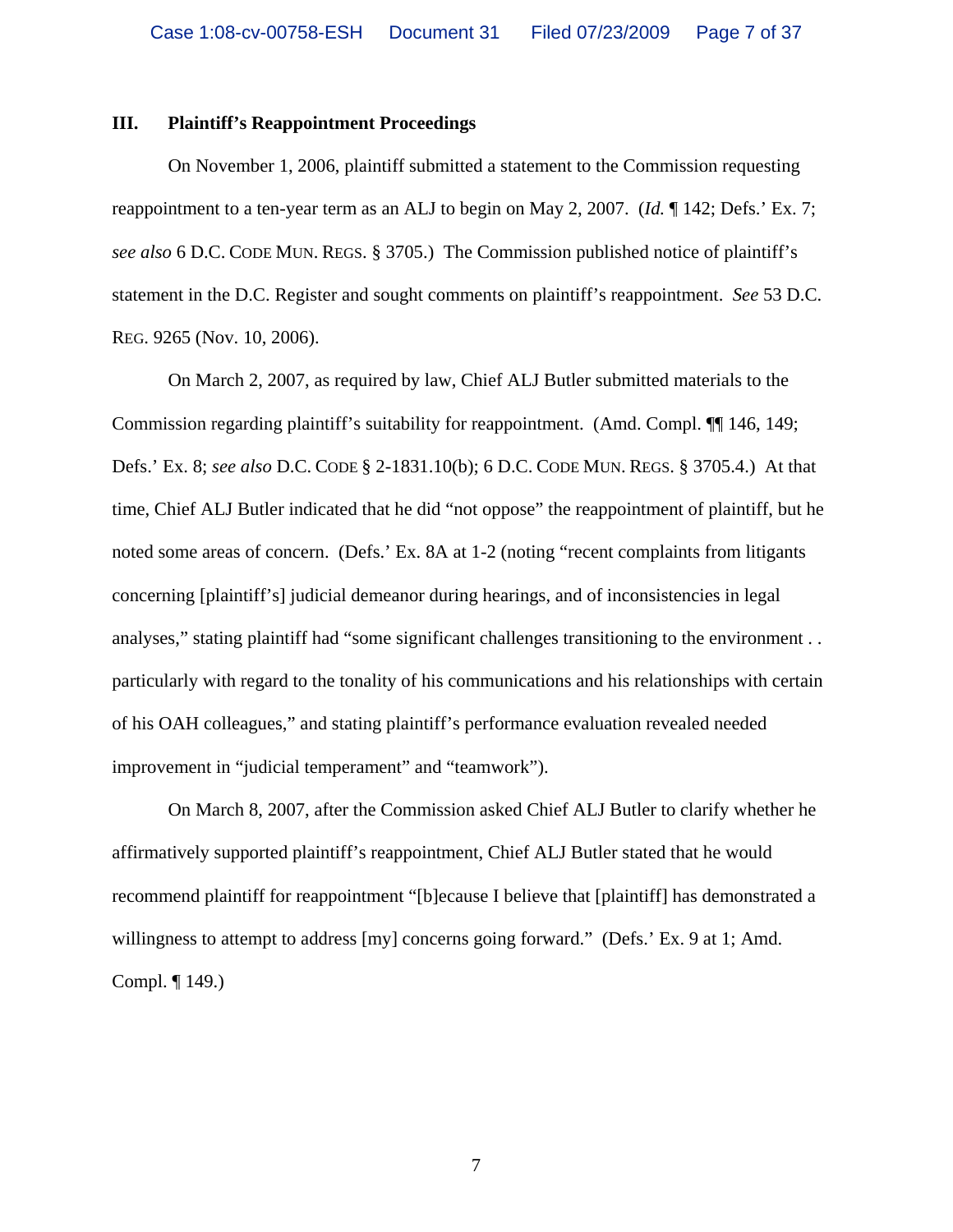The following day, on March 9, 2007, plaintiff sent a global e-mail to all ALJs at OAH encouraging them to "speak<sup>[]</sup> truth to power" while "compilering] a record" that will "make it difficult for CJ Butler to knife [them]. $\cdot$ <sup>7</sup> (Amd. Compl. ¶ 151-52; Defs.' Ex. 12 at 2.)

The Commission requested supplemental information from Chief ALJ Butler regarding his initial concerns about plaintiff's reappointment. In response, on March 21, 2007, Chief ALJ Butler submitted additional materials. (Amd. Compl. ¶ 158; Defs.' Ex. 10.)

In April and May 2007, a private lawsuit filed by plaintiff two years earlier in D.C.

Superior Court began to attract national attention and criticism. (Amd. Compl. ¶ 171.) In that

case, plaintiff sought approximately \$65 million dollars in damages relating to a pair of pants

that had been allegedly misplaced by a small dry cleaners establishment in Washington, DC. *See* 

*Pearson v. Chung et al.*, Dkt. No. 05 CA 4302.

<sup>7</sup> The email stated,

Colleagues:

Some of you have expressed interest in whether, despite my history at OAH of publicly "speaking truth to power," the Chief Judge would recommend my reappointment to a 10 year term.

You certainly take a risk at OAH when you stand on principle and expose wrongdoing, and you can certainly expect retaliation. But if you compile a record that makes a retaliatory motive obvious you can at least make it difficult for CJ Butler to knife you.

The Chief Judge initially submitted a statement of neutrality regarding my reappointment request. However, when the Commission on the Selection and Tenure of Administrative Law Judges rejected it, and demanded he comply with the OAH Act, he was forced to submit a favorable recommendation for my reappointment.

I recognize that most of you don't believe you have the luxury of putting your job at risk by standing up for judicial independence, or any other fundamental ethical or legal principle at OAH. As an African American however, I am conscious, that the "risks" I take pale in comparison with the life and death consequences my forbearers in struggle faced in speaking truth to power – when there were no laws on the books to even theoretically protect them.

If they could risk losing their lives, I can't justify being paralyzed by fear of losing a paycheck.

(Defs.' Ex. 12 at 2.)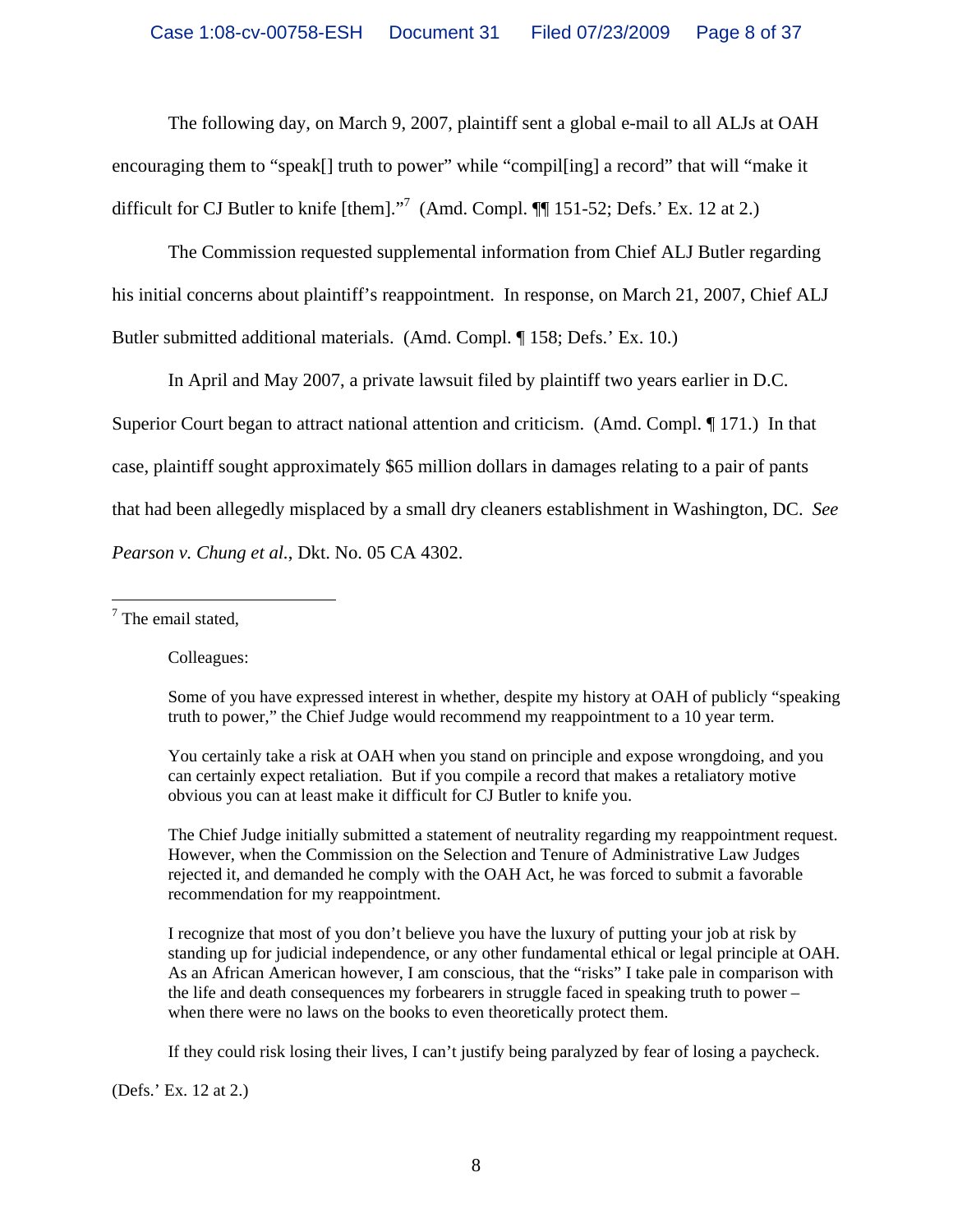On or about April 19, 2007, plaintiff submitted a fifteen-page written response to the Commission, addressing Chief ALJ Butler's March 21 submission. (Amd. Compl. ¶ 159; Defs.' Ex. 11.)

Members of the Commission met with plaintiff on April 24, 27, and 30, 2007, to discuss his possible reappointment. (Amd. Compl.  $\P\P$  160-170.) At the April 27 meeting, plaintiff stated that he would apologize to the ALJs for sending the March 9, 2007 e-mail, which he said "lapsed back into 'unnecessary and derogatory references to the Chief Judge'" and evidenced "poor judgment and a lack of civility." (*Id.* at ¶ 168.) At the April 30 meeting, plaintiff acknowledged that he "could have made . . . other choices in his communications with his colleagues and in his letter to the Mayor about CJ Butler." (*Id.* at  $\P$  167.)<sup>8</sup> Plaintiff agreed to extend a public apology to Chief ALJ "for the tone of certain communications in 2005 and an email [he] sent in 2007." (Defs.' Ex. at 14 at 3.)

On May 2, 2007, plaintiff's initial two-year term expired. On that day, he was notified that the Commission had not yet reached its decision, and that pursuant to 6 D.C. CODE MUN. REGS. § 3705.26, he would remain at OAH at his same salary grade and step but would receive non-judicial assignments as determined by the Chief Judge's office. (Amd. Compl. ¶¶ 173-74.)

On May 22, 2007, Chief ALJ Butler made an additional submission to the Commission and recommended that plaintiff *not* be reappointed. (*Id.* at ¶¶ 178-180; Defs.' Ex. 12.).

Commissioner Lavine's term then expired, and the Mayor requested that the Commission not act on plaintiff's reappointment application until a new Commissioner was selected to fill the vacancy. (Amd. Compl. ¶ 190.) On June 27, 2007, a superior court judge, Anita Josey-Herring, was appointed to fill the vacancy. (*Id.* at ¶ 191.)

<u>.</u>

<sup>&</sup>lt;sup>8</sup> Plaintiff now maintains that these communications were not improper. (Amd. Compl.  $\P$  167.)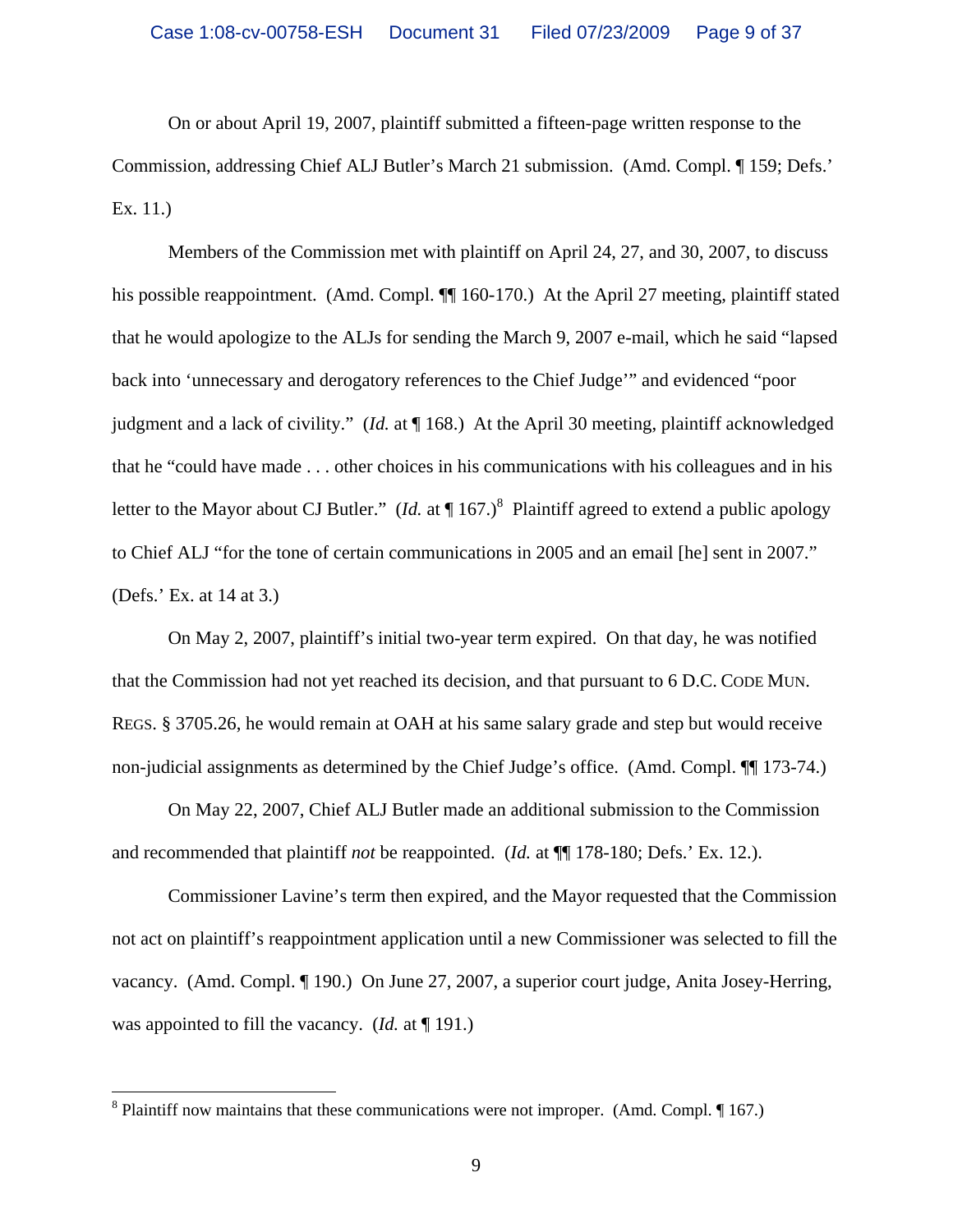On August 7, 2007, the Commission provided written notice to plaintiff, pursuant to D.C. CODE § 2-1831.01 and 6 D.C. CODE MUN. REGS. § 3705.17, of the "grounds for possible denial of your reappointment." (Defs.' Ex. 13 at 1; Amd. Compl. ¶ 199-200.) The letter provided plaintiff with specific concerns the Commission had regarding his performance during his initial two-year term as an ALJ. (Defs.' Ex. 13 at 2-4.) The notice also informed plaintiff of his right to appear before the Commission, to have individuals appear before the Commission on his behalf, and to submit documents in support of his reappointment. (*Id.* at 4.)

On August 22, 2007, plaintiff responded to the Commission's notice with a twenty-two page written response and requested an opportunity to appear before the Commission. (Defs.' Ex. 14.) He was subsequently advised of the hearing and allotted three hours in which the Commission would hear from him and any individuals whom he wanted to present to the Commission. (Defs.' Ex. 16 at 1.) Plaintiff was also informed that he would not be allowed to be present while statements were being made to the Commission and that the meeting was not open to the public. (*Id.* at 2.)The Commission further informed plaintiff that the following individuals were expected to appear before the Commission: Christine Davis, General Counsel, Department of Public Works (DPW), Office of the Attorney General (OAG); Deputy Chief ALJ Mark Poindexter (OAH); Principal ALJ Janet Mahon (OAH); Principal Administrative Law Judge Ann Yahner (OAH); Principal ALJ Jennifer Long (OAH); Principal ALJ John Dean; and ALJ Savannah Little (OAH). (*Id.*)

Starting October 4, 2007, the Commission held a series of meetings regarding plaintiff's reappointment, hearing from a number of persons.  $9 \text{ (Amd. Compl. } \P 207; \text{Defs.' } \text{Ex. } 15 \text{ at } 3.)$ Plaintiff's written request to attend the October 4 meeting was denied. (Amd. Compl. ¶ 207.)

 $9$  Those witnesses provided reasons for the Commission to deny plaintiff's reappointment application. (*See* Defs.' Ex. 15 at 3 (recounting statements by Davis that plaintiff had "poor interaction with staff"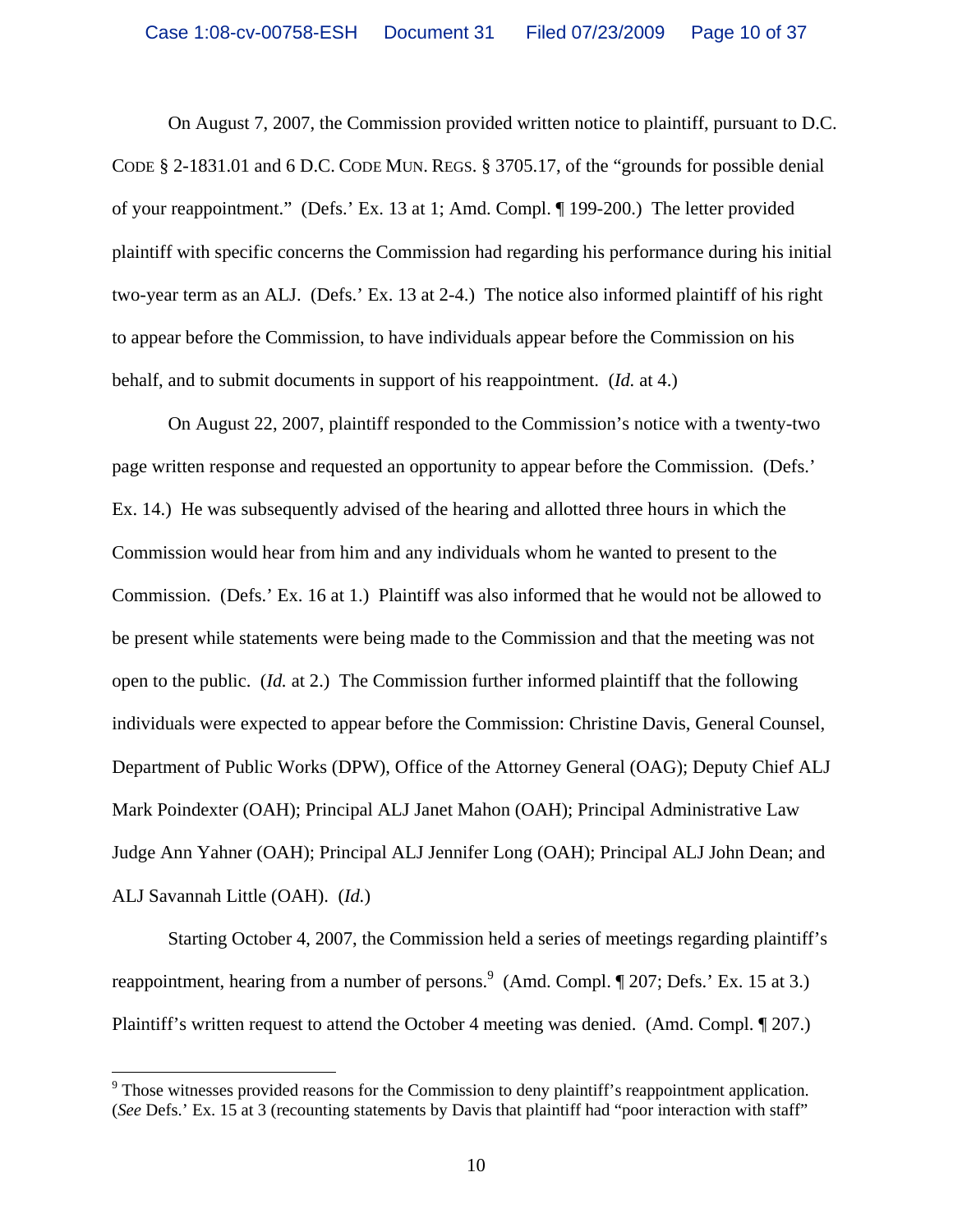Plaintiff submitted additional materials to the Commission on October 1, 11, and 15,

2007. (*See* Defs.' Ex. 15 at 2; *see also* Defs.' Ex. 17.)

 $\overline{a}$ 

On October 11 and 15, 2007, plaintiff appeared again before the Commission. (Amd.

Compl. ¶ 210.) Combined, those meetings lasted more than seven hours. (*Id.* at ¶ 176.) Plaintiff was offered the opportunity to present witnesses on his behalf but declined to do so. (Defs.' Ex. 16.)

The Commission ultimately determined not to reappoint plaintiff, and, on October 30, 2007, "issued an eight page decision denying plaintiff's application for reappointment." (Amd. Compl. ¶ 215; Defs.' Ex. 15 at 8.) The Commission cited, *inter alia*, "a pattern of conduct on [his] part that indicates a lack of judicial temperament and judgment in the conduct of [his] judicial duties which are quintessential requirements of [plaintiff's] position." (Defs.' Ex. 15 at 8 (citing D.C. CODE § 2-1831.08(d)(5); 6 D.C. CODE MUN. REGS. § 3703.5).)

On May 1, 2008, plaintiff filed suit, alleging that defendants, in declining to reappoint him to a ten-year term as an ALJ, violated his First Amendment rights by retaliating against him for testifying before the D.C. Council in February 2006 and making a private disclosure to the Council's staff in February 2007. (Amd. Compl. ¶¶ 221-233 (Count I).) Plaintiff also alleges that defendants violated his First Amendment and Equal Protection rights "to file and prosecute a lawsuit." (*Id.* at  $\P$  234-246 (Count II).) Plaintiff further alleges that defendants violated his rights to Equal Protection and substantive and procedural due process. (*Id.* at ¶¶ 247-256 (Count

which led to "complaints regarding [his] handling of DPW cases from about half of the DPW inspectors," and that he was "rude often dismissive of individuals, not interested in hearing both sides and not allowing individuals to present their cases"); *id.* (recounting statements by Judge Poindexter that plaintiff displayed "continued intemperate behavior"); *id.* at 3 n.5 (recounting Judge Little's statement that her request to be removed from plaintiff's email distribution list "because [his] emails were a distraction" was ignored by plaintiff); *id.* at 4 (recounting statements by other ALJs who commented on plaintiff's "refusal" to be a team player" and use of "intense personalized attacks on the integrity and character of the Chief Judge in [his] emails").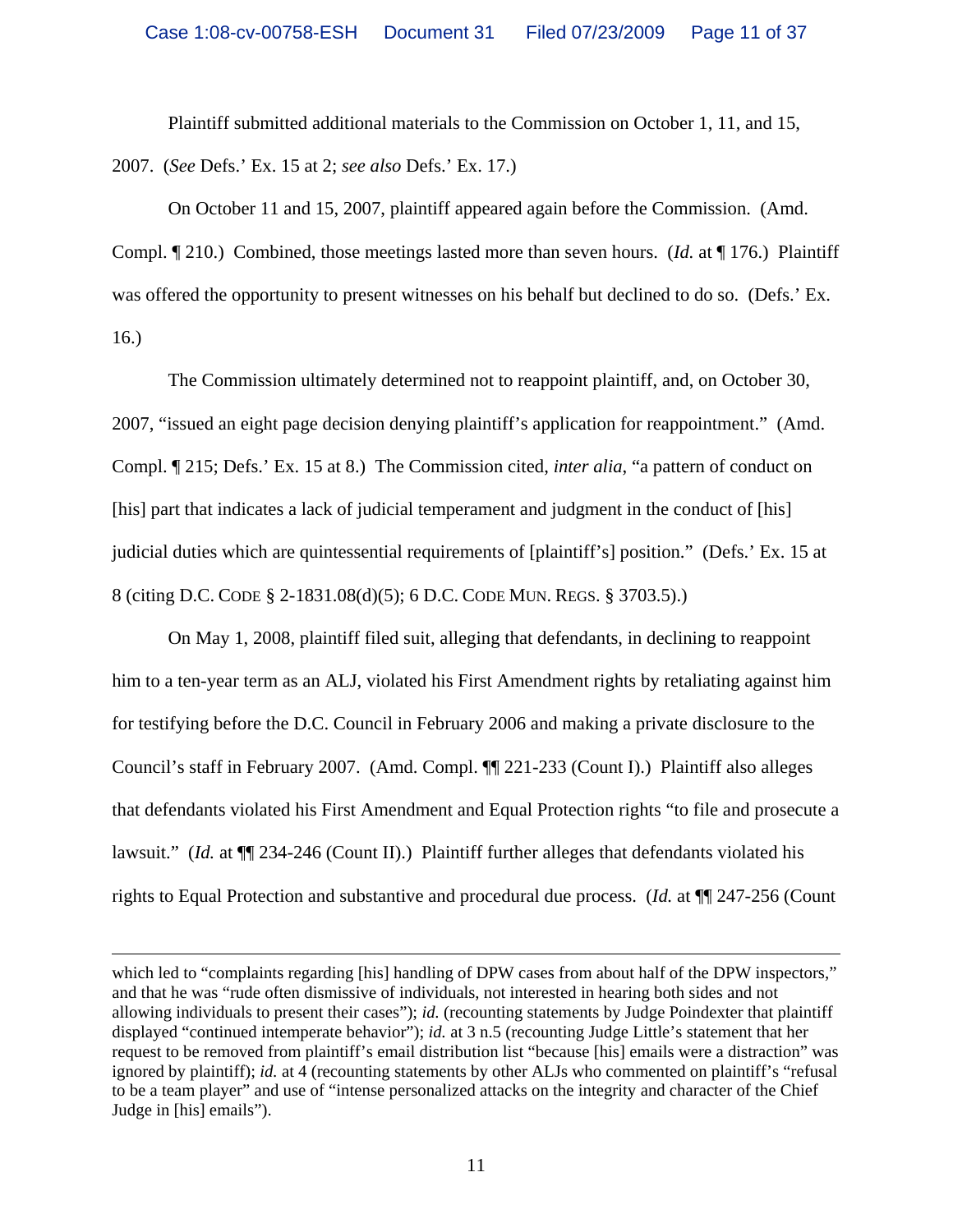III).) Finally, plaintiff alleges that defendants violated the D.C. Whistleblower Protection Act ("WPA"), D.C. CODE §§ 1-615.51 *et seq.*, (Amd. Compl. ¶¶ 257-273 (Count IV)), and committed the tort of intentional infliction of emotional distress and wrongful retaliation in violation of public policy. (*Id.* at  $\P$  274-288 (Count V).)<sup>10</sup>

Plaintiff seeks to have this Court: (1) declare that defendants violated plaintiff's constitutional rights; (2) enjoin defendants from retaliating against plaintiff for past and future protected disclosures and activities; (3) reinstate plaintiff at OAH for a ten-year term as an Administrative Law Judge, or, order defendants' to pay damages for a ten-year term and a subsequent six-year term of office; (4) reinstate plaintiff's seniority rights; (5) order record correction and expunction; (6) order retroactive payment of lost wages and benefits, including back pay and interest on back pay; (7) award compensatory damages in excess of \$1,000,0000.00 for each defendant; (8) award pre-judgment and post-judgment interest; (9) award punitive damages no less than ten times the amount of compensatory damages; (10) award attorneys' fees and costs, and (11) take disciplinary action against defendants and order a civil fine of up to \$1,000 against each defendant that violated the D.C. Whistleblower Act. (*Id.* at 58- 60.) In his motion for preliminary injunction, plaintiff also seeks the Court order that OAH adopt new regulations and rescind its existing regulations. (Pl.'s Mot. at 43-44.)

 $10$  Plaintiff's prolix 60-page amended complaint with more than 300 numbered paragraphs represents a "throw it against the wall" with the hope that something will "stick" approach. "Such advocacy is lamentable and serves only to delay the Court's consideration of claims that might have merit." *Save Our Schools Southeast & Northeast v. District of Columbia Bd. of Ed.*, 2006 WL 1827654, \*1 n.3 (D.D.C. 2006).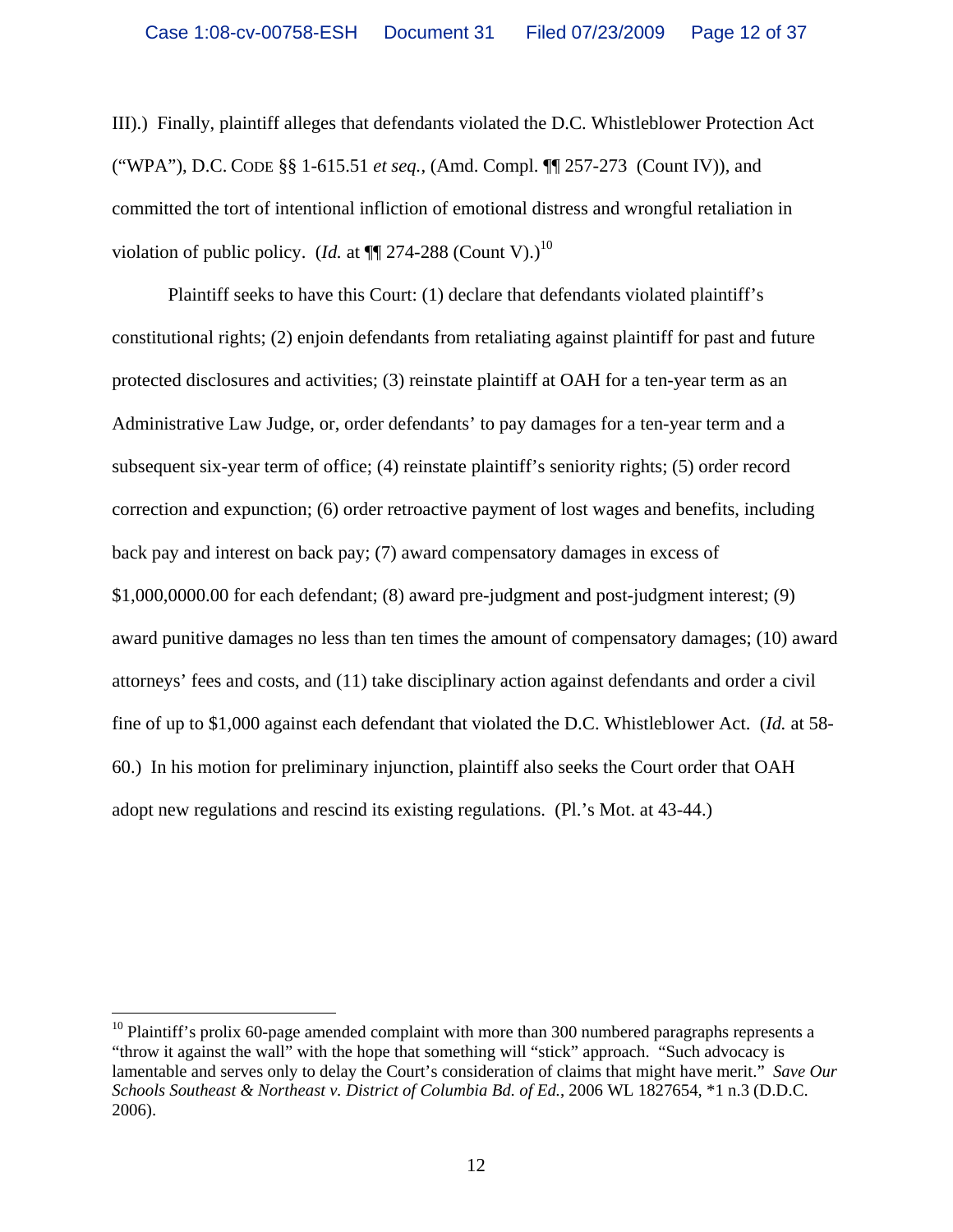# **ANALYSIS**<sup>11</sup>

## **I. IMMUNITY**

 $\overline{a}$ 

When a plaintiff sues a government agent in his or her official capacity, and the defense of qualified immunity is raised, that plaintiff must overcome that defense in order to survive a Rule 12(b)(6) motion to dismiss. *See Jackson v. Bush*, 448 F. Supp. 2d 198, 200 (D.D.C.  $2006$ .<sup>12</sup> In this case, the individual defendants argue that they are entitled to qualified immunity because their actions did not violate clearly established law. (Defs.' Renewed Mot. to Dismiss at

8-10 (citing *Pearson v. Callahan*, 129 S. Ct. 808, 822 (2009)).)13

Claims of qualified immunity are matters of law for the Court to decide "at the earliest possible stage in litigation." *Saucier v. Katz*, 533 U.S. 194, 200-01 (2001) (quotation marks and citation omitted). An official protected by qualified immunity enjoys "*immunity from* suit rather than a mere defense to liability," which is "effectively lost if a case is erroneously permitted to go to trial." *Mitchell v. Forsyth*, 472 U.S. 511, 526 (1985).

 $11$  As a preliminary matter, the Court overrules plaintiff's meritless objection regarding the authentication of the District's exhibits. (*See* Pl.'s Opp'n at 46.) As previously noted (*see supra* note 1), these documents were referenced in plaintiff's complaint, were authored or received by plaintiff, or do not need to be authenticated. For instance, defendants' exhibit 1 is a "public record under Fed. R. Evid. 803(8) and is therefore admissible. Defendants' exhibit 6 is admissible as a party-opponent admission under Fed. R. Evid. 801(d)(2)(A). Plaintiff himself submits and relies upon several of the documents to which he objects, including defendants' exhibits 6, 7, 9, 11, 12, 13, 14, 15, and 16. Moreover, Chief ALJ Butler's sworn declaration is sufficient to authenticate defendants' exhibits 2-5 and 7-17. *See Moncada v. Peters*, 579 F. Supp. 2d 46, 51 (D.D.C. 2008) (explaining that under Fed. R. Evid. 901, a proponent "need only offer proof sufficient for a reasonable fact finder to conclude that the evidence in question is what the proponent says it is").

<sup>12</sup> Plaintiff's assertion that certain defendants "admitted" that they lack immunity for their actions (*see* Amd. Compl.  $\P$ [23-24) is wholly irrelevant, as the determination of immunity is a legal question for the Court to determine. *See Pitt v. Dist. of Columbia*, 491 F.3d 494, 509 (D.C. Cir. 2007) (explaining that the "ultimate legal question of whether a defendant is entitled to qualified immunity" properly belongs to the judge, not the jury).

<sup>&</sup>lt;sup>13</sup> The Individual Defendants also argue that, as *quasi* judicial officers, they are entitled to absolute immunity. (Defs.' Renewed Mot. to Dismiss 14-18.) The Court need not decide this issue, however, because it finds that qualified immunity protects them from liability.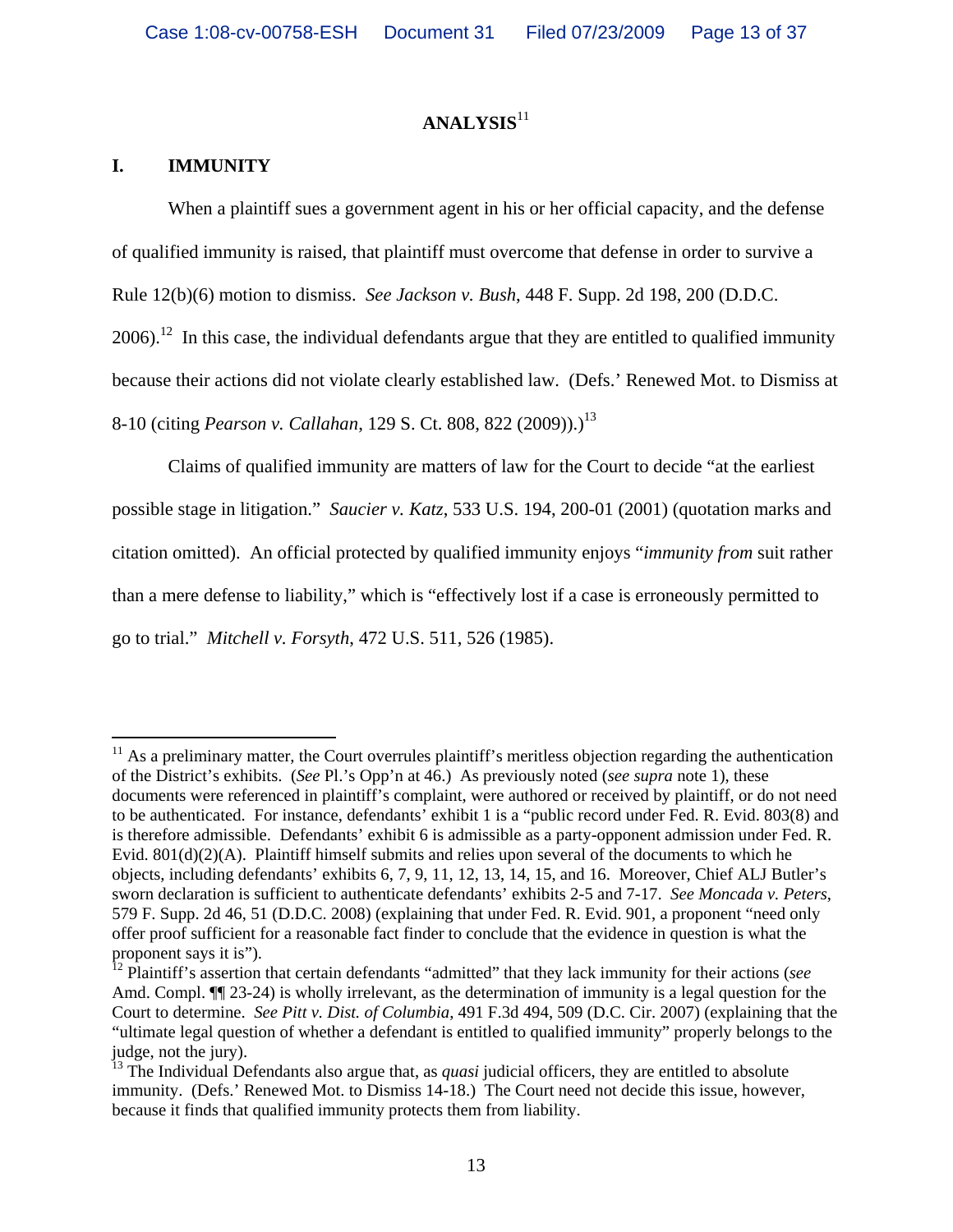In selecting, reappointing, and disciplining ALJs, the Commission Members perform discretionary functions. Under D.C. law, the Commission Members "shall have protection from liability as provided in § 2-415(b-1)." D.C. CODE § 2-1831.06(d); *see also* D.C. CODE § 2- 415(b-1) ("The District of Columbia shall defend and indemnify members of the [Commission], established by § 2-1831.06, from claims and suits in law or equity arising from acts or omissions in the course and scope of their official duties, other than willful or bad faith misconduct."). The Commission Members receive no salary for their service, D.C. CODE § 2-1831.07(e), and the risk of personal liability would hinder the government's ability to fill positions like those on the Commission, as few qualified persons would be willing to assume this responsibility with the accompanying risk of personal liability. *Simons v. Bellinger*, 643 F.2d 774, 782 (D.C. Cir. 1980) ("Perhaps, without this immunity, membership on the [Commission] would be transformed from a distinguished achievement in public service into an invitation to become a defendant in costly, time-consuming litigation."); *Mitchell v. Forsyth*, 472 U.S. 511, 526 (1985) (discussing "the general costs of subjecting [government officials] to the risks of trial – distraction of officials from their governmental duties, inhibition of discretionary action, and deterrence of able people from public service") (citing *Harlow v. Fitzgerald*, 457 U.S. 809, 816 (1982)).

Under the doctrine of qualified immunity, "government officials performing discretionary functions generally are shielded from liability for civil damages insofar as their conduct does not violate clearly established statutory or constitutional rights of which a reasonable person would have known." *Harlow v. Fitzgerald*, 457 U.S. 800, 818 (1982); *see Barham v. Ramsey*, 434 F.3d 565, 572 (D.C. Cir. 2006). To determine whether qualified immunity applies, the Court looks to (1) whether plaintiff's allegations, if taken as true, show that the official's conduct violated a constitutional or statutory right, and (2) whether that right was "clearly established" at the time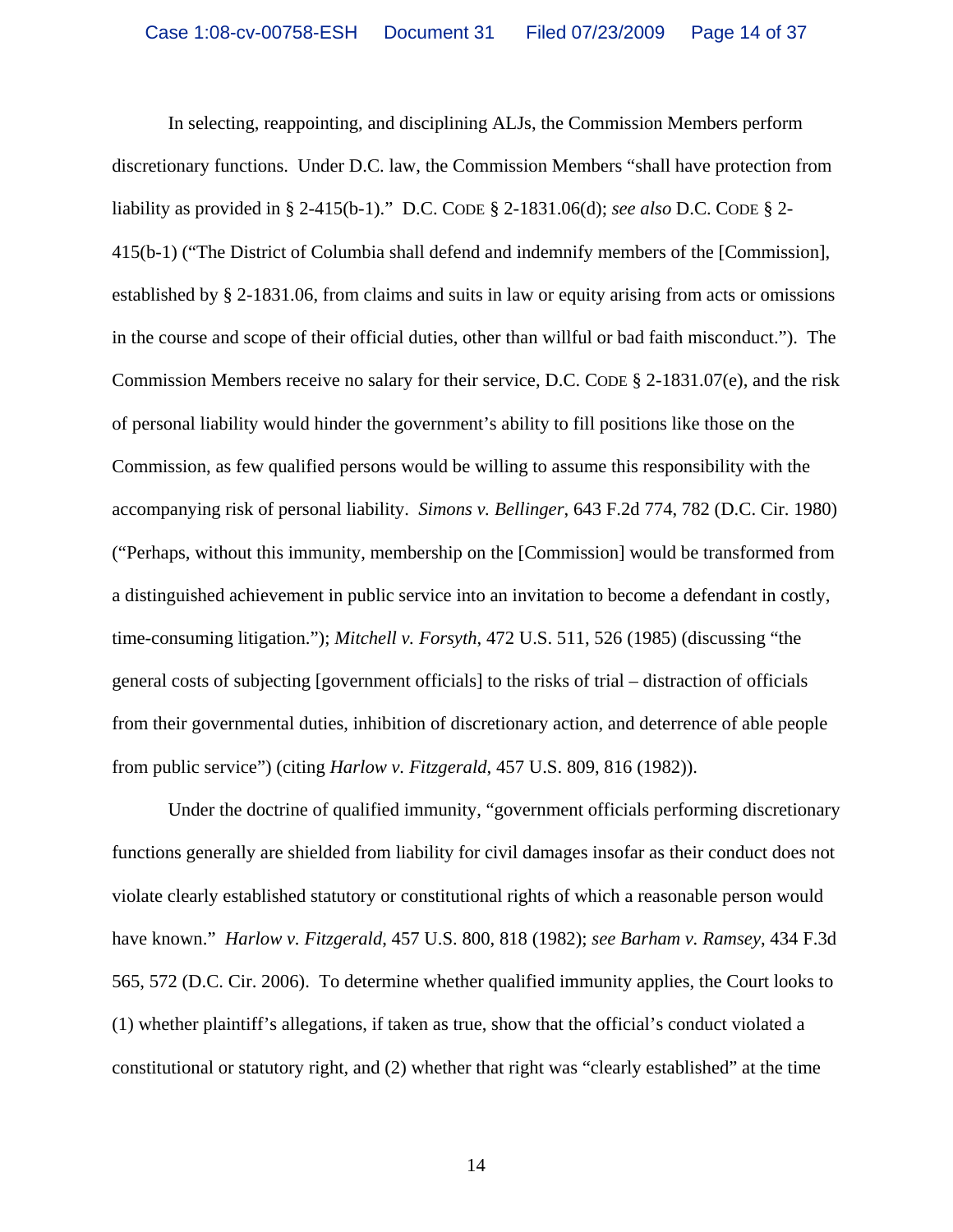of the defendant's alleged misconduct.<sup>14</sup> *Saucier*, 533 U.S. at 201. Qualified immunity applies unless the official's conduct violated such a right. *Anderson v. Creighton*, 483 U.S. 635, 640 (1987).

If "no constitutional right would have been violated were the allegations established," the court must grant the motion to dismiss. *Saucier*, 533 U.S. at 201. However, if the alleged facts do state a violation, the court then examines whether that right was "clearly established" at the time of the violation. *Id*.

For the reasons stated below, the Court finds that the facts alleged, taken in the light most favorable to plaintiff**,** fail to state a claim of constitutional wrongdoing by any of the defendants, including the District. Having concluded that plaintiff's allegations do not show a violation of any constitutional right, the Court need not determine whether the right infringed was "clearly established" such that qualified immunity applies. *Id.* ("If no constitutional right would have been violated were the allegations established, there is no necessity for further inquiries concerning qualified immunity.").

But even assuming that plaintiff had alleged a cognizable constitutional violation, the Court concludes that the individual defendants would nonetheless be shielded by qualified immunity because, based on the facts alleged in the complaint and for the reasons discussed more fully below, a reasonable official in defendants' situation could have believed that his or her conduct did not violate plaintiff's constitutional rights. *See Johnson v. District of Columbia*, 445 F. Supp. 2d 1, 10 (D.D.C. 2006).

 $14$  The Court may exercise its discretion to address the two-prong inquiry in whatever sequence it deems appropriate. *See Pearson v. Callahan*, 129 S. Ct. 808, 817 (2009).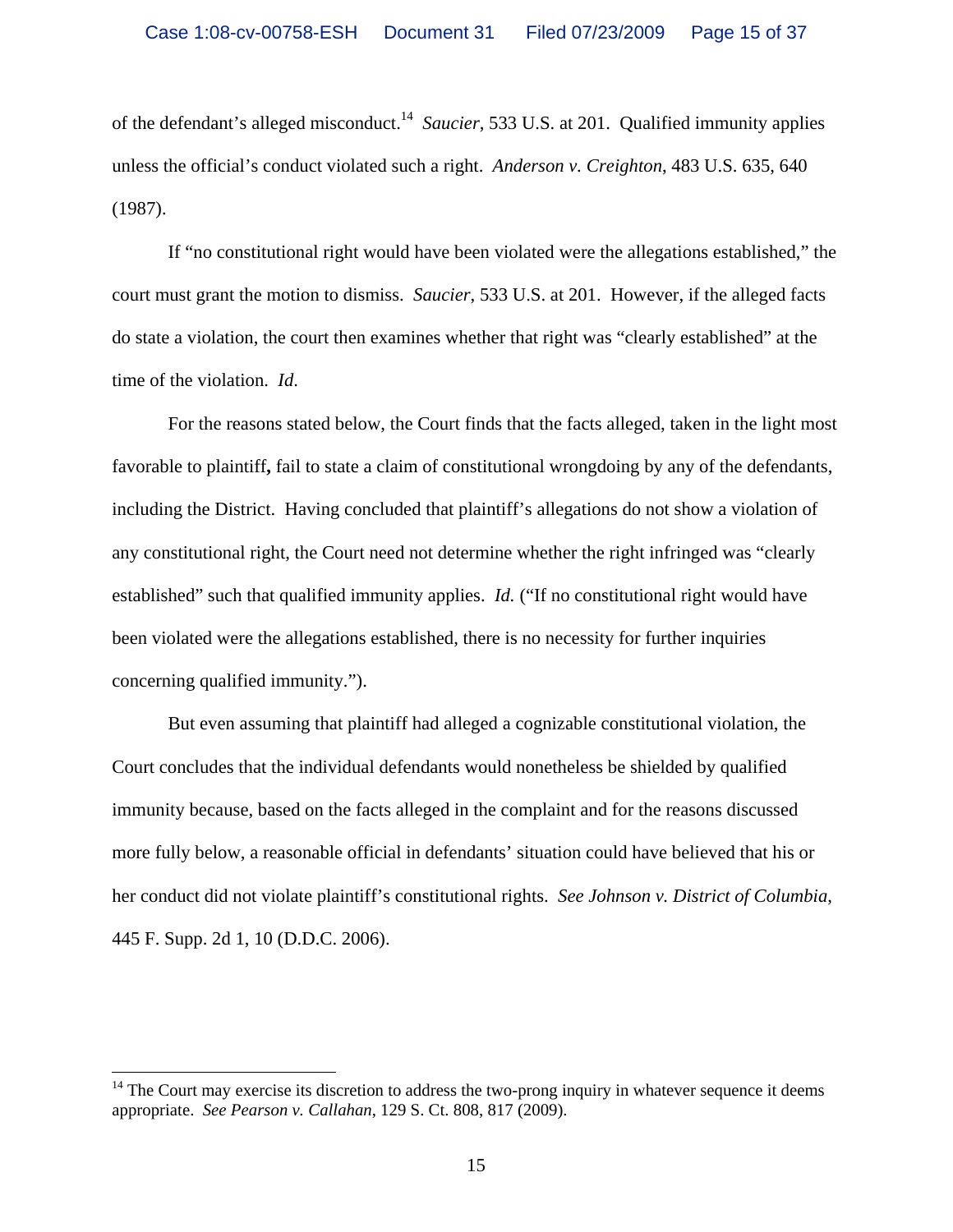## **II. FIRST AMENDMENT CLAIM: COUNT I**

The Court first addresses plaintiff's First Amendment claims, brought under 18 U.S.C. § 1983. Count I alleges that defendants violated plaintiff's First Amendment right to free speech by retaliating against him for disclosing to the D.C. Council and its staff the existence of "a secret and misnamed 'peer review' system that delayed and coerced decisions at OAH." (Amd. Compl. ¶¶ 221-233.) Count II alleges that defendants violated plaintiff's First Amendment right to petition the government for regress of his grievances as a private citizen by failing to reappoint him in retaliation for his prosecution of "a public interest lawsuit . . . for fraud and unfair trade practices that an interstate, dry cleaning chain in plaintiff's neighborhood persisted in for seven years." (*Id.* at ¶¶ 234-246.) The Court finds plaintiff's speech is not protected and will therefore dismiss Counts I and II for failure to state a claim.

Government employees do not relinquish all of their First Amendment rights by reason of their public employment. *Pickering v. Bd. of Educ.*, 391 U.S. 563, 568 (1968).However, the government has legitimate interests in regulating its employees' speech, and its employees "by necessity must accept certain limitations on [their] freedom." *Garcetti v. Ceballos*, 547 U.S. 410, 418 (2006). Without "a significant degree of control over their employees' words and actions," government employers would have "little chance for the efficient provision of public services." *Id.*

 To establish that his speech is protected under the First Amendment, plaintiff must prove: (1) he spoke as citizen on a matter of public concern; (2) his interest in expressing himself on that matter is outweighed by the injury that speech could cause to the employer's operations; (3) his speech was a substantial or motivating factor in prompting the retaliatory or punitive act; and (4) plaintiff must rebut the employer's showing, if made, that it would have reached the same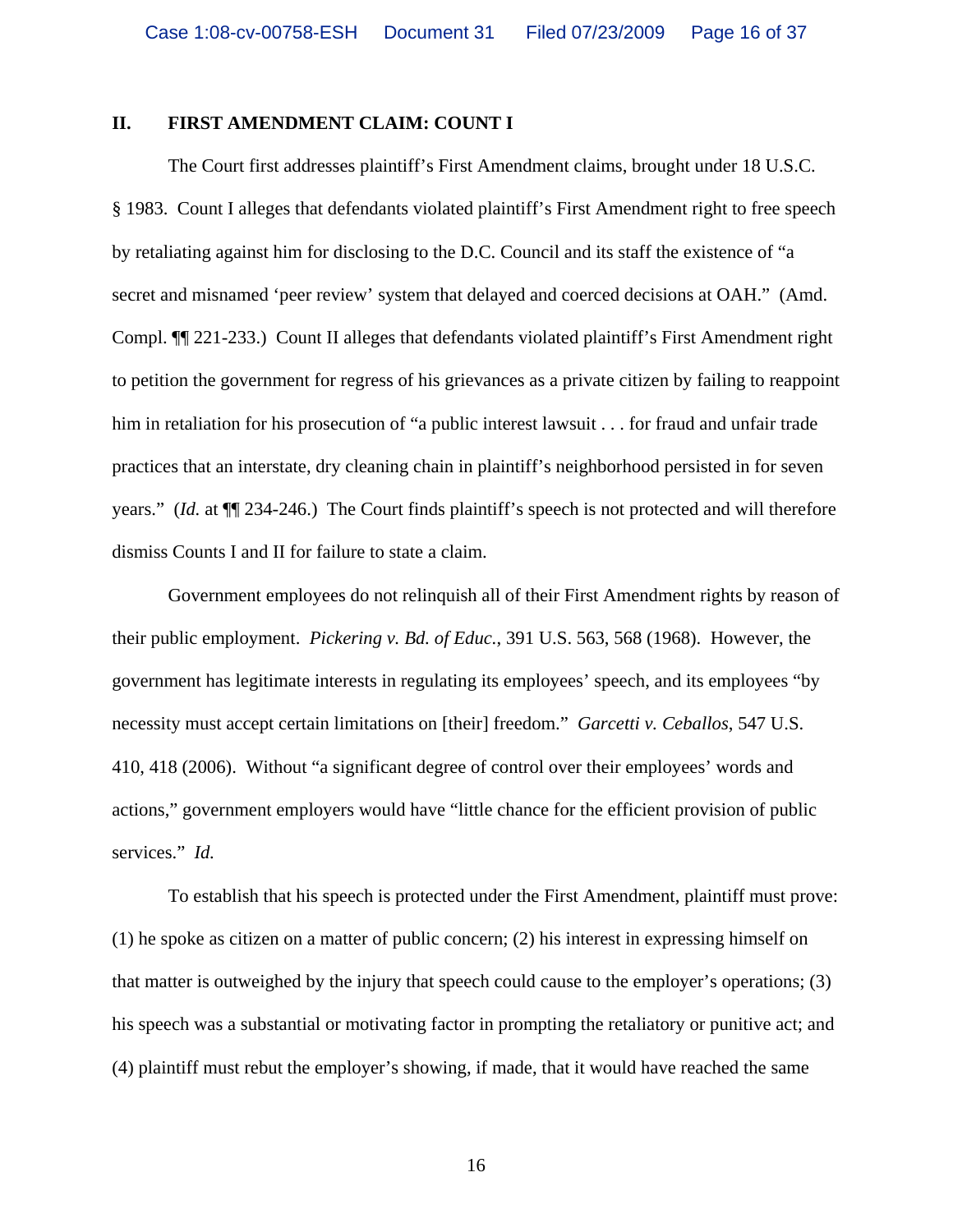decision in the absence of the protected speech. *Pickering*, 391 U.S. at 568; *Garcetti*, 547 U.S. at

418 . The first two prongs of this test are matters of law for the court to resolve, and the latter

two are questions of fact ordinarily left to the jury. *Hall v. Ford*, 856 F.2d 255, 258 (D.C. Cir.

1988).15

Count I is based on plaintiff's claim that he was not reappointed as an ALJ on account of

his February 2006 public testimony before the D.C. Council and his February 2007 private

disclosure to the D.C. Council staff. (Amd. Compl. ¶ 222.) The Court concludes that the

 $15\,$ 15 Given the Court's resolution as to the first two factors, under *Pickering*, it need not decide if plaintiff's communication with the D.C. Council (Count I) or his private lawsuit (Count II) were substantial or motivating factors in the Commission's decision not to reappoint plaintiff to another term. The Court nonetheless is persuaded that the decision not to reappoint plaintiff was a proper exercise of supervisory authority over an employee for cumulative acts of poor judgment that reached the stage of willful insubordination.

The Commission's eight-page decision does not rely upon plaintiff's communications to the D.C. Council or plaintiff's private lawsuit and cites a host of otherwise valid reasons for the Commission's decision. (*See* Defs.' Ex. 15 at 8 (concluding that "in the discharge of [his] judicial duties [plaintiff] engaged in behavior that was unprofessional and inappropriate"); *id.* (finding plaintiff's work communications that "accused the Chief Judge of having a 'low level of ethics" and of being "incompetent and ethically challenged" were inappropriate); *id.* (citing "a pattern of conduct on [plaintiff's] part that indicates a lack of judicial temperament and judgment in the conduct of [his] judicial duties, which are quintessential requirements of [the] position").)

Moreover, well-documented criticism of plaintiff's job performance predated his disclosures to the D.C. Council. *See Kasper v. Federated Mut. Ins. Co.*, 425 F.3d 496, 504 (8th Cir. 2005) ("Evidence of an employer's concerns about an employee's performance before the employee's protected activity undercuts a finding of causation."). Plaintiff was "counseled on numerous occasions" regarding his work performance, both formally and informally, starting on June 8, 2005 (about one month after he starting working at OAH), again on August 3, 2005, and "a number of [other] times to discuss matters related to [his] performance." (Defs.' Ex. 15 at 3 n.5.) His performance evaluation for the time period from May 2, 2005, to September 30, 2006, also states that plaintiff "needs improvement" in his judicial temperament and teamwork. (Defs.' Ex. 8A at 5-15.) *See Baloch v. Kempthorne*, 550 F.3d 1191, 1200 (D.C. Cir. 2008) (rejecting retaliation claim and documenting, *inter alia*, plaintiff's "disregard of" orders, "emailing of grievances about [his supervisor] to a colleague," and "failure to comply with instructions or respect [his supervisor's] authority"); *Gonzalez v. Bolger*, 486 F. Supp. 595, 602 (D.D.C. 1980) (finding plaintiff failed to establish that he was terminated in retaliation for his discrimination complaints, where the termination "was the final step in a measured series of disciplinary responses that began prior to plaintiffs' [protected activities]").

Finally, plaintiff's D.C. Council testimony in February 2006 occurred more than twenty months prior to the Commission's decision not to reappoint plaintiff, and his superior court lawsuit was filed more than two years prior to the decision. *See Farris v. Clinton*, 602 F. Supp. 2d 74 (D.D.C. 2009) (temporal proximity must be "very close, *i.e.*, closer than three or four months" to give rise to a reasonable inference of causality).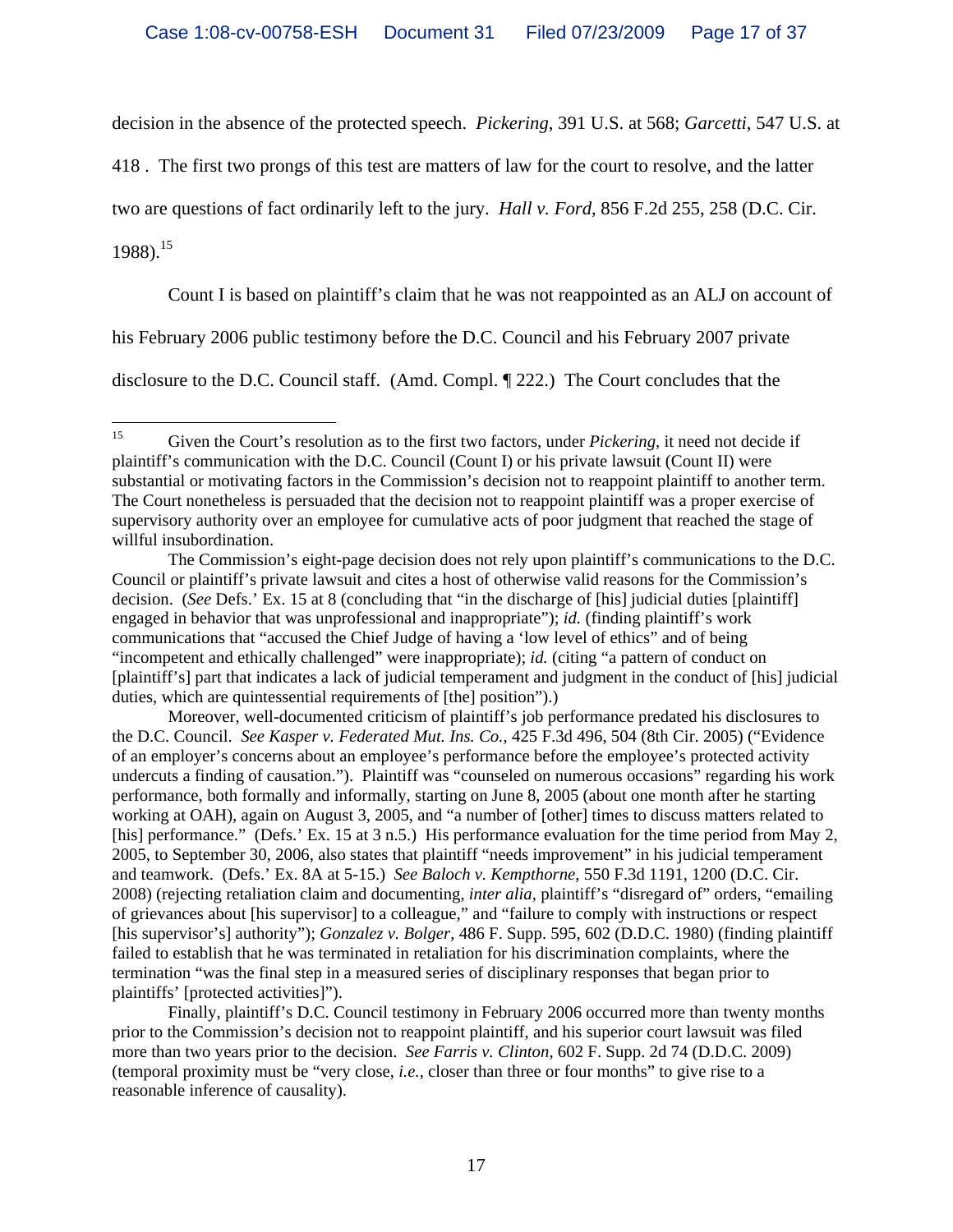communications at issue, which focus on plaintiff's critique of the peer review system,<sup>16</sup> are not, as a matter of law, protected by the First Amendment, since plaintiff was not speaking as a private citizen on matters of public concern. *See Pickering*, 391 U.S. 563.

The threshold question for a public employee's First Amendment claim is "whether the employee spoke as a citizen on a matter of public concern." *Garcetti*, 547 U.S. at 418. If so, the speech is protected unless the government can justify treating its employees differently from other citizens. But if the employee spoke "pursuant to [his] official duties," he cannot claim constitutional protection. *Id.* at 421 (finding that a district attorney did not speak as a private citizen when he wrote a memo that was "part of what he, as a calendar deputy, was employed to do").

"Whether employees spoke pursuant to their official duties, and thus receive no First Amendment protection, is a 'practical' inquiry – focusing not on formal job descriptions, but on the employees' actual responsibilities." *Thompson v. Dist. of Columbia*, 530 F.3d 914, 916 (D.C. Cir. 2008) (quoting *Garcetti*, 547 U.S. at 424); *see also Garcetti*, 547 U.S. at 424-25 ("Formal job descriptions often bear little resemblance to the duties an employee actually is expected to perform, and the listing of a given task in an employee's written job description is neither necessary nor sufficient to demonstrate that conducting the task is within the scope of the employee's professional duties."); *Williams v. Johnson*, 537 F. Supp. 2d 141, 151-52 (D.D.C. 2008) (finding that plaintiff "did not speak as a citizen" when she testified before the Council, even though her job description did not require her to report to or testify before the Council).

 $16$  In addition to the alleged deficiencies in OAH operations, plaintiff often complained to his supervisors, co-workers, the Commission, and the Mayor about a myriad of issues, including everything from "ongoing deceit" regarding his initial appointment date (Defs.' Ex. 4 at 2-3) to placement in an office on the floor of a building where "staff members have been suffering from mysterious illnesses [and] suspect mold." (Defs.' Ex. 2 at 17 n.3.) Count I, however, relies solely on the February 2006 and February 2007 disclosures to the D.C. Council and its staff.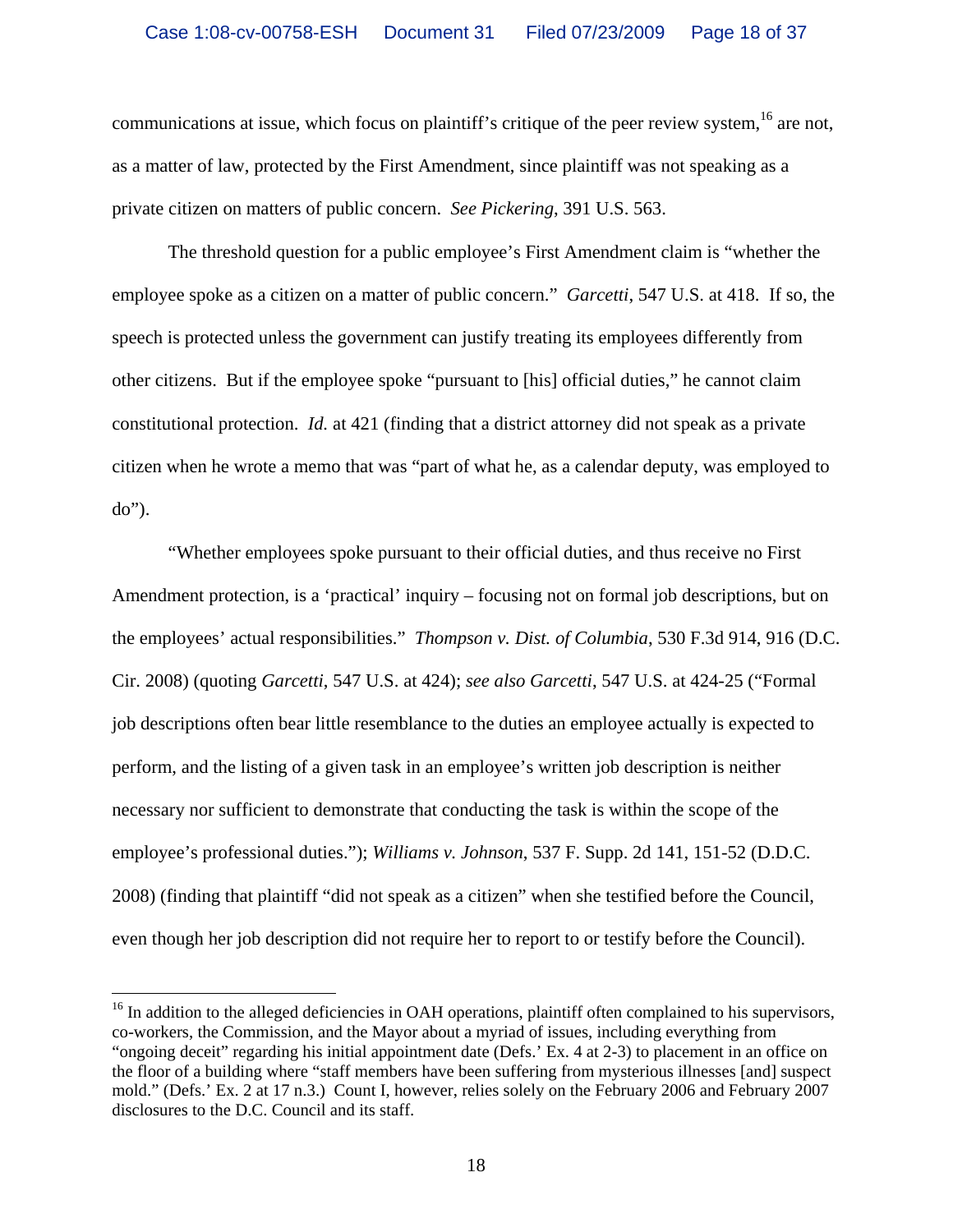This case is a classic example of a plaintiff pleading himself out of court by alleging a host of facts that only serve to totally undercut his claims. *See Trudeau v. FTC*, 456 F.3d 178, 193 (D.C.Cir.2006) (noting that it "is possible for a plaintiff to plead too much: that is, to plead himself out of court by alleging facts that render success on the merits impossible") (quoting *Sparrow v. United Air Lines, Inc*., 216 F.3d 1111, 1116 (D.C.Cir.2000)). Based on plaintiff's undisputed facts as pled in his papers, he has affirmatively shown that he was *not* speaking as a private citizen when he testified before the D.C. Council, but he was speaking pursuant to his job duties.

First, plaintiff repeatedly identified himself in his professional capacity rather than his personal capacity. The cover sheet of plaintiff's written testimony explicitly identified him as "Roy L. Pearson, Jr., Administrative Law Judge, D.C. Office of Administrative Hearings." (Defs. Ex. 6 at 1.) Plaintiff also identified himself in his written and oral testimony as "an Administrative Law Judge (or 'ALJ') with the D.C. Office of Administrative Hearings" (*id.* at 2), and his title on the televised program reads, "Administrative Law Judge, OAH." http://www.octt.dc.gov/services/on\_demand\_video/channel13/February2006/02\_13\_06)JUDICI\_ 1.asx; *see also id.* ("My name is Roy Pearson. I am an administrative law judge, or ALJ, with the D.C. office of Administrative Hearings.").

Second, plaintiff's testimony before the D.C. Council concerned only the subject matter of his employment. During the testimony, plaintiff spoke about his personal experiences working inside OAH and expressed his subjective beliefs as to how OAH should be run. As such, his testimony represented an employee's specific recommendations regarding internal office policy that directly related to his job. *See Thompson*, 530 F.3d at 916 ("Ordinarily, employees who make recommendations to their supervisors on subjects directly related to their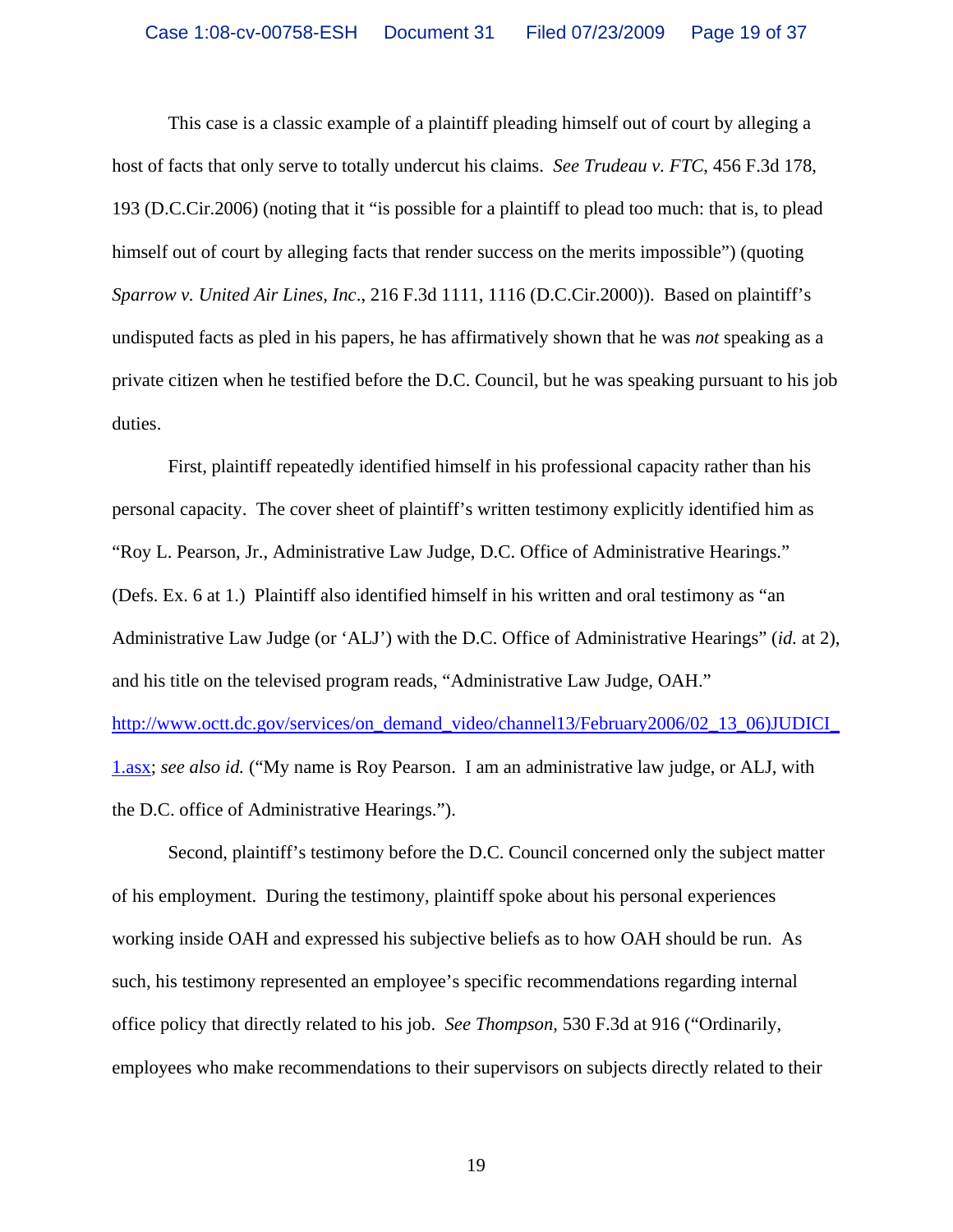jobs are carrying out their official duties and thus receive no First Amendment protection."); *Davis v. McKinney*, 518 F.3d 304, 313 n.3 (5th Cir. 2008) ("[T]he caselaw is unanimous in holding that employee's communications that relate to his own job function up the chain of command, at least within his own department or division, fall within his official duties and are not entitled to First Amendment protection.").

Most significantly, however, the pleadings show that plaintiff's testimony arose from his job duties, as an ALJ, to comment upon and shape OAH policy. *See* D.C. CODE § 2-1831.09(a) (stating ALJ is required to "[f]ully participate in . . . management activities to set and steer policies relating to Office operations"). By his own description, plaintiff's job responsibilities included commenting upon policies related to OAH operations. (*See, e.g.*, Amd. Compl. ¶ 106 ("The OAH Code of Ethics requires that 'An Administrative Law Judge shall participate in establishing, maintaining and enforcing high standards of conduct and shall personally observe those standards of conduct . . .") (quoting Chpt. I(B)); *Id.* ¶ 107 ("[T]the OAH Code of Ethics requires that ALJs 'take appropriate action or initiate appropriate disciplinary measures against an Administrative Law Judge . . . for unprofessional conduct of which he may become aware.'").) Plaintiff thus concedes that his job "require[d]" him to speak out about what he perceived was unprofessional or unethical conduct." (*Id.* at ¶ 61.)

Plaintiff further alleges that he was acting in furtherance of those duties by exposing the existence of the peer review system, critiquing the use of that system, and complaining about other related issues. (*See, e.g.,* Pl.'s Mot. for Expedited Ruling at 20 ("As a District of Columbia employee plaintiff was *required* to make the Whistleblower disclosures he made.") (emphasis in original)<sup>17</sup>; Amd. Compl.  $\P$  95; Defs.' Ex. 2 (characterizing his research regarding the peer

 $17$  Because the Court addresses only plaintiff's constitutional claims, it need not address whether plaintiff's disclosures are protected under local law. Despite plaintiff's apparent confusion on this issue,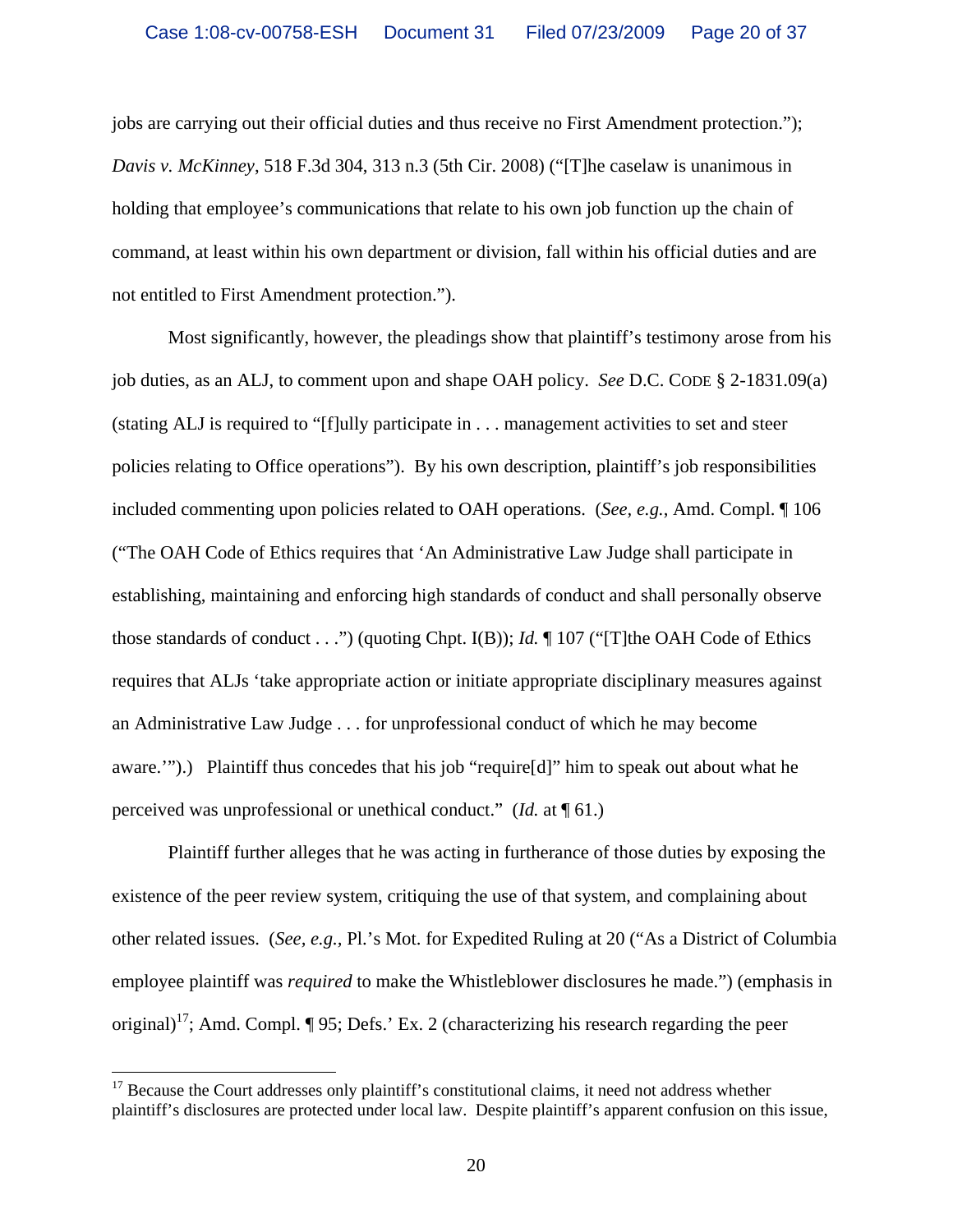review system as "a valuable service" to OAH); Amd. Compl. ¶ 112 (asserting that "the OAH Code of Ethics obligated plaintiff to report the Chief Judge's unprofessional conduct"); Defs.' Ex. 4 at 1 (explaining that his letter to the Mayor was driven by his job responsibilities: "I am required, by statute, to comply with the requirements of the Code of Ethics for OAH Administrative Law Judges . . . Our Code of Ethics requires that I 'take appropriate action or initiate appropriate disciplinary measures against an Administrative Law Judge . . . for unprofessional conduct of which [I] may become aware' . . . . I am obligated, therefore, to advise you that I am aware that the Chief Judge has engaged in unprofessional conduct by violating multiple provisions of the Code of Ethics.") (emphasis in original); *id.* ("The conduct that *requires* that I prepare and send this letter . . .") (emphasis added). *See Thompson*, 530 F.3d at 917-18 (holding that Chief of Security for D.C. Lottery Board spoke pursuant to duty to maintain Board's financial integrity when he reported Board members' financial misconduct); *Wilburn v. Robinson*, 480 F.3d 1140, 1151 (D.C. Cir. 2007) (holding that an employee hired "to root out discrimination in the District government" did not speak as citizen when reporting discriminatory hiring practices).

Plaintiff does not dispute that his initial complaints (*i.e.*, those made prior to his February 2006 testimony before the City Council) regarding the operating procedures at OAH were a direct part of his job duties and thus unprotected by the First Amendment. Plaintiff does not claim that he acted as a private citizen when he went about "prepar[ing] and deliver[ing] an

state laws, such as the D.C. Whistleblower Protection Act, employ standards distinct from the *Pickering* standard that applies to alleged constitutional violations. *See, e.g.,* D.C. CODE § 1-615.52(a)(6) (defining "protected disclosure" as "any disclosure of information, not specifically prohibited by statute, by an employee to a supervisor or a public body that the employee reasonably believes evidences: (a) Gross mismanagement; (b) Gross misuse or waste of public resources or funds; (c) Abuse of authority in connection with the administration of a public program or the execution of a public contract; (d) A violation of a federal, state, or local law, rule, or regulation, or of a term of a contract between the District government and a District government contractor which is not of a merely technical or minimal nature; or (e) A substantial and specific danger to the public health and safety.").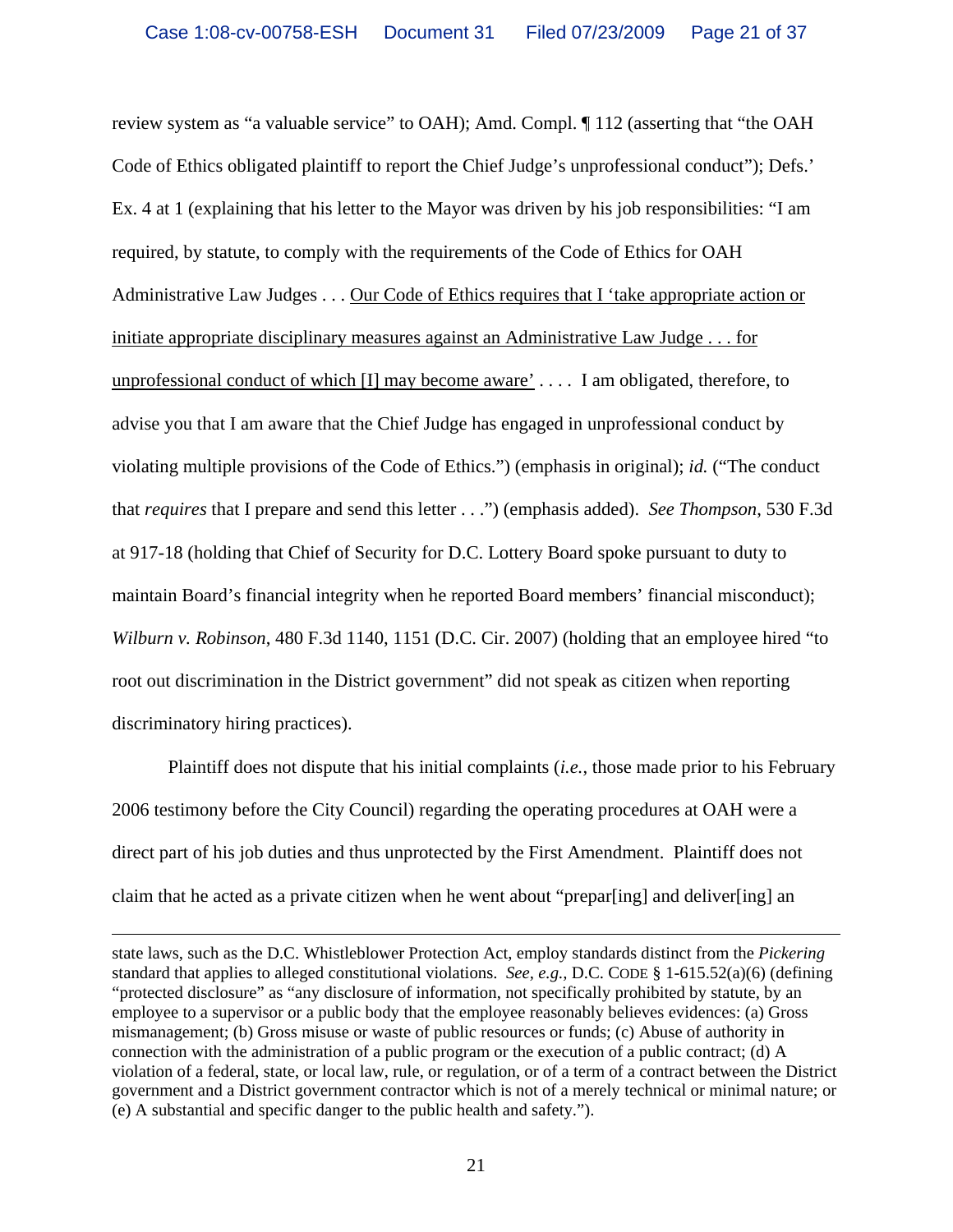extensively researched 19 page memorandum to Chief Judge Butler on how the Peer Review process required that [plaintiff] violate the [law]" (Defs.' Ex. 7 at 3), which he wrote on official OAH letterhead, signed "Roy L. Pearson, Jr., Administrative Law 'Judge,'" and distributed in the workplace to his superiors and co-workers. (*See* Defs.' Ex. 2 (characterizing his legal analysis in the June 2005 memorandum as "a valuable service" to OAH); *see also* Defs.' Ex. 3 at 2 (referring again to the June 2005 memorandum as "a valuable service"). In the same way, plaintiff does not claim that he spoke as a citizen by writing a July 2005 letter to the Commission to address the peer review system, which was also written on official OAH letterhead and signed "Roy L. Pearson, Jr., Administrative Law Judge." (*See* Defs.' Ex. 3; *see also* Defs.' Ex. 7 at 4 (listing the letter as part of a "major contribution [he] made to realizing OAH's legislative goals"); Defs. Ex. 7 at 3 (detailing his "constructive efforts to change [the peer review] system, and mindset" as a "contribution to judicial independence and integrity at OAH").) When plaintiff went to work and performed the tasks he was paid to perform, plaintiff acted as a government employee. Plaintiff does not, and cannot, dispute this.

After being unsuccessful in petitioning his supervisors, his co-workers, and the Commission, plaintiff believed, apparently based on a misreading of the law, that he could immunize his criticism of the peer review system by petitioning the D.C. Council. Such an analysis was not correct, for it is clear that his supervisors retained the ability to regulate his official speech. *Garcetti*, 547 U.S. at 422 (The First Amendment "does not invest [public employees] with a right to perform their jobs however they see fit."). "Restricting speech that owes its existence to a public employee's professional responsibilities does not infringe any liberties the employee might have enjoyed as a private citizen. It simply reflects the exercise of employer control over what the employer itself has commissioned or created." *Id.* at 421-22.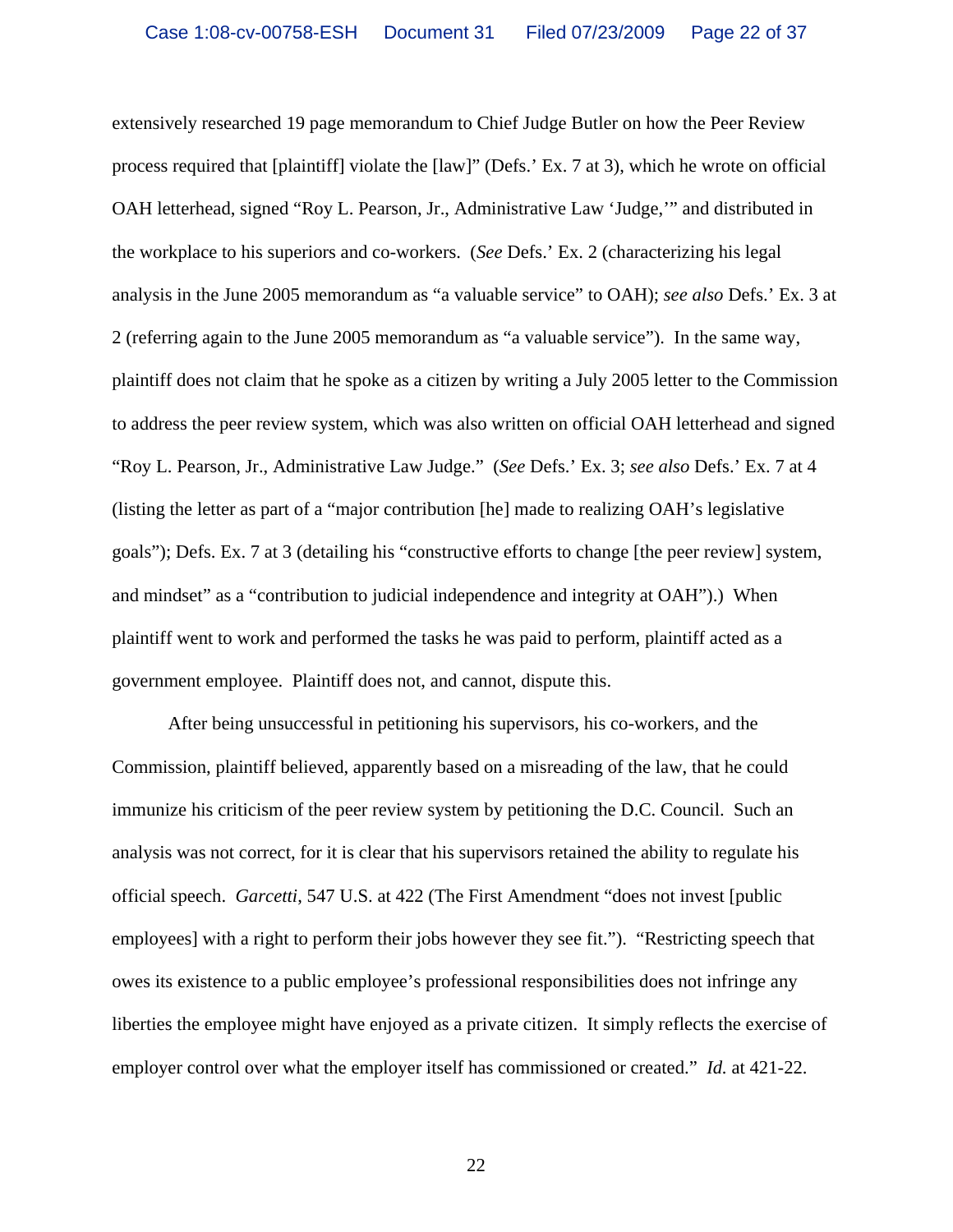Indeed, the "'internal memorandum' prepared by [plaintiff] never lost its character as speech pursuant to his official duties simply by virtue of the wider dissemination he elected to give it after his recommendations were ignored by [his supervisors]." *Andrew v. Clark*, 472 F. Supp. 2d 659, 662 n.4 (D. Md. 2007).

As the D.C. Circuit has recognized, "it would be incongruous to interpret *Garcetti*, a case concerned with allowing the government to control its employees within their jobs, as giving broader protections to disobedient employees who decide they know better than their bosses how to perform their duties." *Thompson*, 530 F.3d at 918. This Court "fails to see how the broader dissemination of precisely the same speech alters the fundamental nature of the underlying communication, such that what was once a part of the employee's official duties becomes the speech of a private citizen." *Omokehinde v. Detroit Bd. of Educ.*, 563 F. Supp. 2d 717, 728 (E.D. Mich. 2008) (finding "[p]laintiff's complaints to her supervisor about questionable Title I expenditures flowed directly from her duties and responsibilities as an employee of the Defendant School District. When her protests through the chain of command proved unavailing, she repeated precisely the same complaints to an outside audience.").

Plaintiff maintains, however, that his subsequent communication with the D.C. Council was outside of his job duties, largely because he used his annual leave, went outside his chain of command, and was identified by the Council Chairman at the outset of his testimony as a "citizen." (Amd. Comp. ¶¶ 101-02; Pl.'s Opp'n at 55 n.29.) Yet, plaintiff admits that, throughout the entire period in question, including February 2006 and February 2007, his job required him to maintain the integrity of OAH's operations and to take action when he perceived misconduct within the OAH. Moreover, plaintiff's application for reappointment discusses his testimony before the D.C. Council as an activity that plaintiff believed would "be helpful to the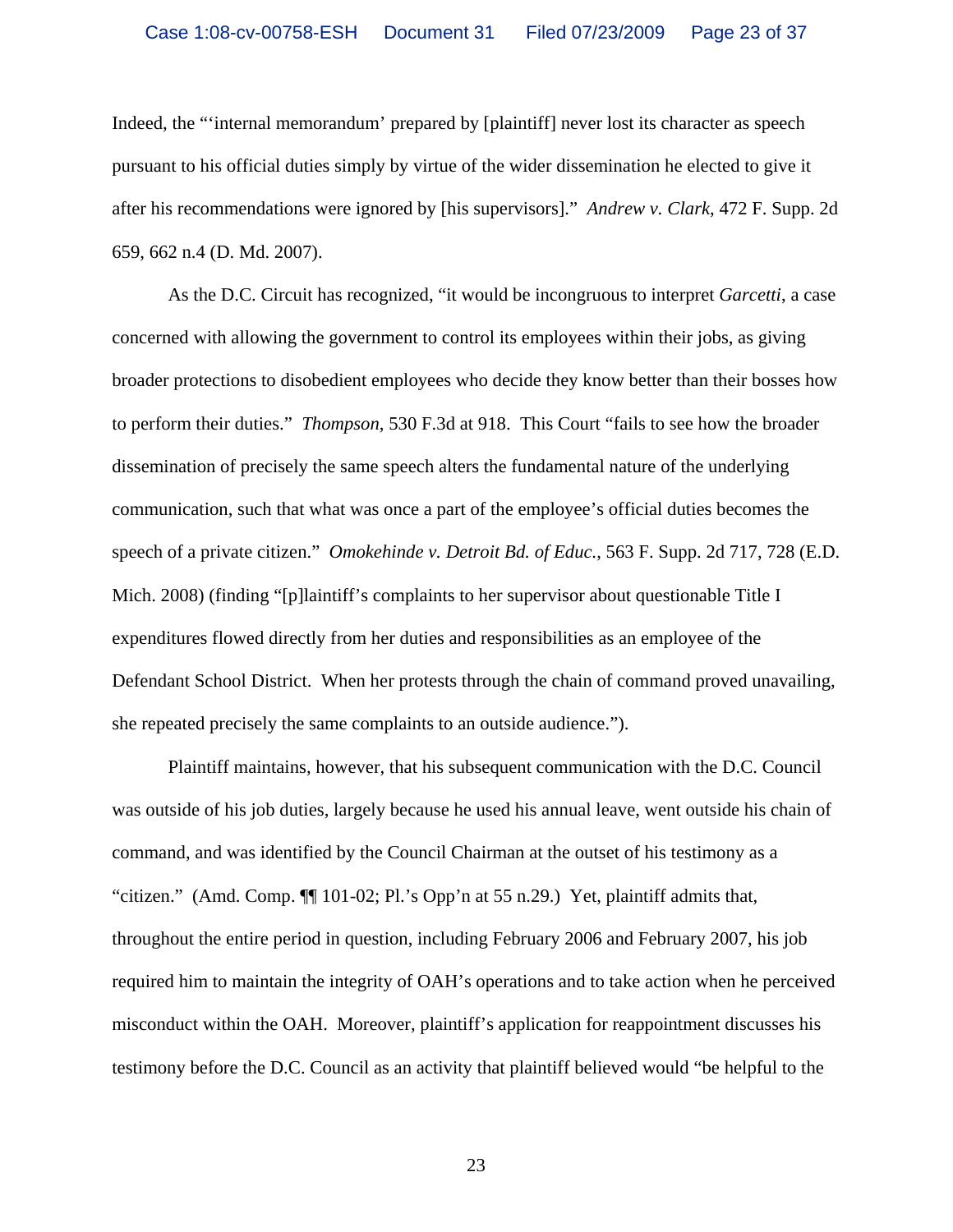Commission in the evaluation of [his] candidacy for reappointment" as an ALJ. (*See* Defs. Ex. 7 at 1.) In his statement, plaintiff lists his testimony as part of a "long running struggle" and "a major contribution [he] made to realizing OAH's legislative goals." (*See* Defs. Ex. 7 at 4; *see also id.* at 11 (citing his "campaign to secure greater judicial independence for ALJs at OAH" through the "revamp[ing of] the Peer Review process" as his "proudest contribution to OAH").

 The Court finds that, in light of plaintiff's own admissions regarding his job duties and actual job performance, the speech at issue here "owe[d] its existence to [his] professional responsibilities." *Garcetti*, 547 U.S. at 421; *see also Meggison v. Charlevoix County*, \_\_ F. Supp. 2d \_\_, 2008 WL 5411896, at \*7 (W.D. Mich. Dec. 23, 2008) ("The entire subject matter of [plaintiff's] speech owes its existence to her role as Jail Administrator. Her knowledge of the issue and her obligation to help remedy the problem arose solely as a consequence of her employment.").

 Although testimony before a legislative body might otherwise be just the sort of citizen speech protected by the First Amendment, plaintiff's repeated identification of himself in his professional capacity, his previous advocacy on the same issue while acting in his official capacity, and his assertions that such activism was required by and in furtherance of his job duties deprieve plaintiff of any claim of protection under the First Amendment. Plaintiff's complaints were made pursuant to his official job duties and thus defendants did not violate plaintiff's First Amendment rights. *See Thompson*, 530 F.3d at 916 ("[T]he First Amendment places no restrictions on the government's right to punish employees for speech made 'pursuant to their official duties.'") (quoting *Garcetti*, 547 U.S. at 421).

 Where an employee is simply performing his or her job duties, as the Court has concluded is the case here, the Court need not – and should not – proceed to balance the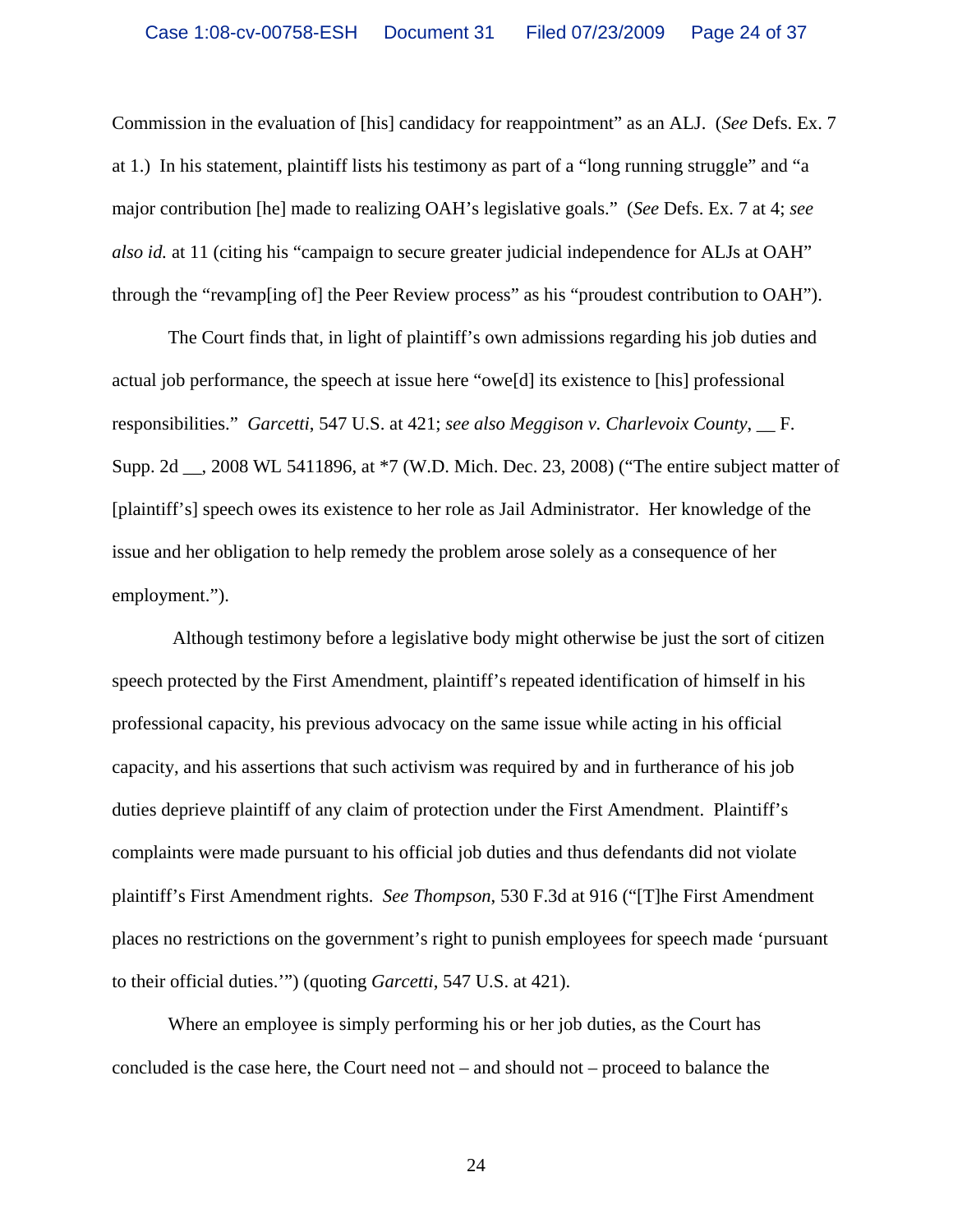competing interests. The *Pickering* balancing test applies only if the employee spoke as a citizen on a matter of public concern. *See Garcetti*, 547 U.S. at 418.

The Court does, however, conclude that even if plaintiff had properly alleged that he was speaking as a citizen on a matter of public concern, he could not satisfy the second prong of the *Pickering* test, which requires that plaintiff's interest, "as a citizen, in commenting upon matters of public concern," outweighs the employer's interest, "as an employer, in promoting the efficiency of the public services it performs through its employees." *Pickering*, 391 U.S. at 568. In performing this balancing test, courts must take "the content, manner, time and place of the speech . . . into account in weighing the governmental interest in regulating the speech." *O'Donnell v. Barry*, 148 F.3d 1126, 1135 (D.C. Cir. 1998).

Government employers are afforded sufficient discretion to manage their operations. "A government entity has broader discretion to restrict speech when it acts in its role as employer" so long as the restrictions are "directed at speech that has some potential to affect the entity's operations." *Garcetti*, 547 U.S. at 418. "Employers have heightened interests in controlling speech made by an employee in his or her professional capacity. Official communications have official consequences, creating a need for substantive consistency and clarity. Supervisors must ensure that their employees' official communications are accurate, demonstrate sound judgment, and promote the employer's mission." *Id.* at 423. To that end, government employers have a "strong state interest" in avoiding "interference with work, personnel relationships, or the speaker's job performance [which can] detract from the public employer's function" that may outweigh the speaker's desire to express himself. *Rankin v. McPherson*, 483 U.S. 378, 388 (1987)*.*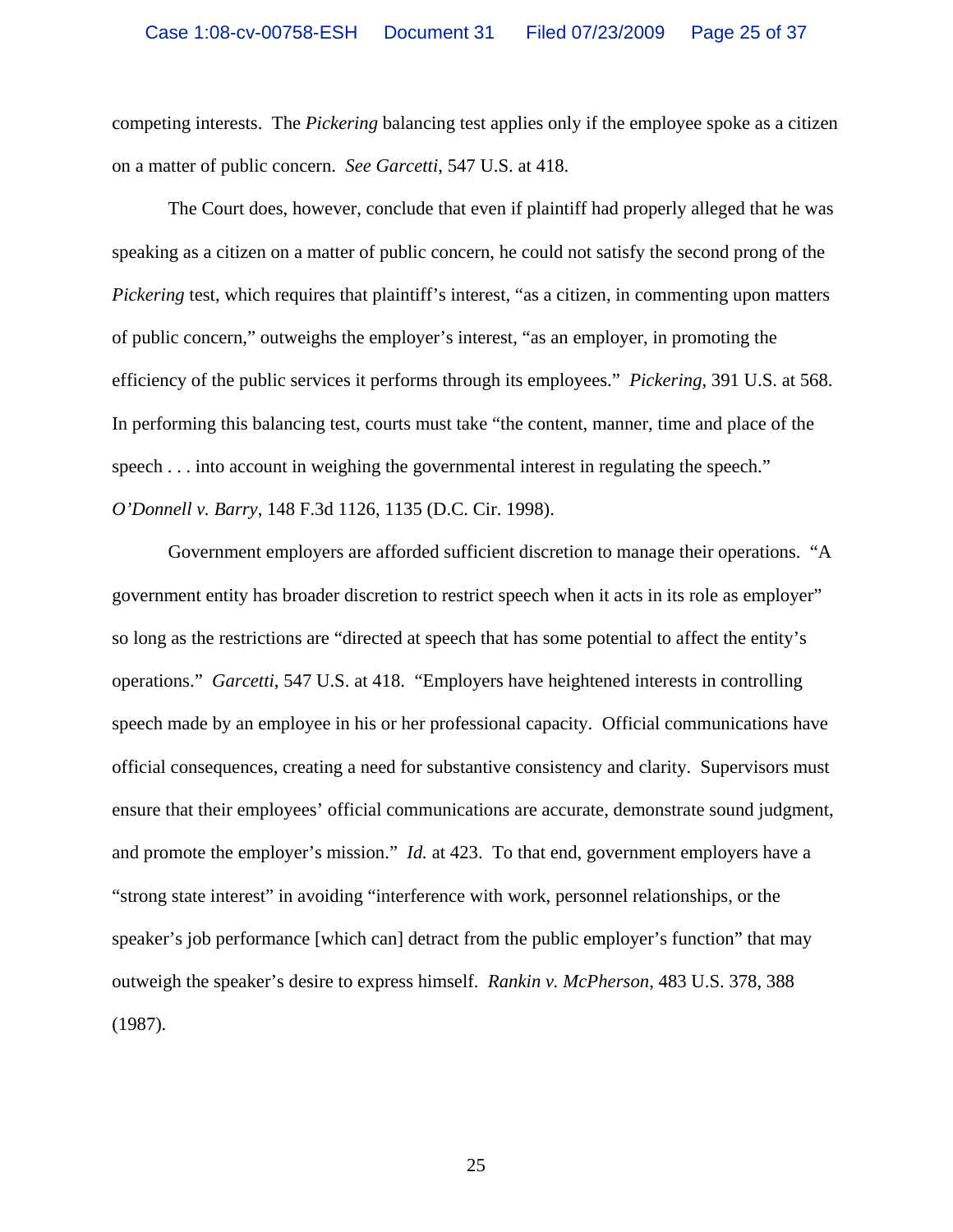Courts look to whether the speech "impairs discipline by superiors or harmony among co-workers, has a detrimental impact on close working relationships for which personal loyalty and confidence are necessary, or impedes the performance of the speaker's duties or interferes with the regular operation of the enterprise." *Id.* at 388 (citing *Pickering*, 391 U.S. at 570-73).

Plaintiff argues his disclosures to the D.C. Council "*furthered* the government's efficiency interests – by exposing the defendants' efforts to frustrate the mission of the D.C. Office of Administrative Hearings" and thus the balancing test is "inapplicable." (Pl.'s Opp'n at 5 n.1 (emphasis in original).) He contends that, regarding the government interests, "there is no trade off; no countervailing interests, that have to be weighed and balanced." (Pl.'s Opp'n at 13.) This is not, as plaintiff would like to believe, a fact, but rather is nothing more than a legal conclusion, and a faulty one at that.

Here, plaintiff's public testimony and private remarks to the D.C. Council "discredited the office by [being heard] . . . in public." *AFGE v. Loy*, 332 F. Supp. 2d 218, 222-29 (D.D.C. 2004) (quoting *Am. Postal Workers Union, AFL-CIO v. United States Postal Serv.*, 830 F.2d 294, 301 (D.C. Cir. 1987). There are stronger governmental interests in regulating the speech of certain public employees because of the degree of trust and discipline required for the job. "Public employees . . . often occupy trusted positions in society. When they speak out, they can express views that contravene governmental policies or impair the proper performance of governmental functions." *Garcetti*, 547 U.S. at 419. As observed by the D.C. Circuit, "[h]ighlevel officials must be permitted to accomplish their organizational objective through key deputies who are loyal, cooperative, willing to carry out their superiors' policies, and perceived by the public as sharing their superiors' aims." *Hall*, 856 F.2d at 263 (upholding dismissal of athletic director after he repeatedly and publicly disagreed with superiors regarding proper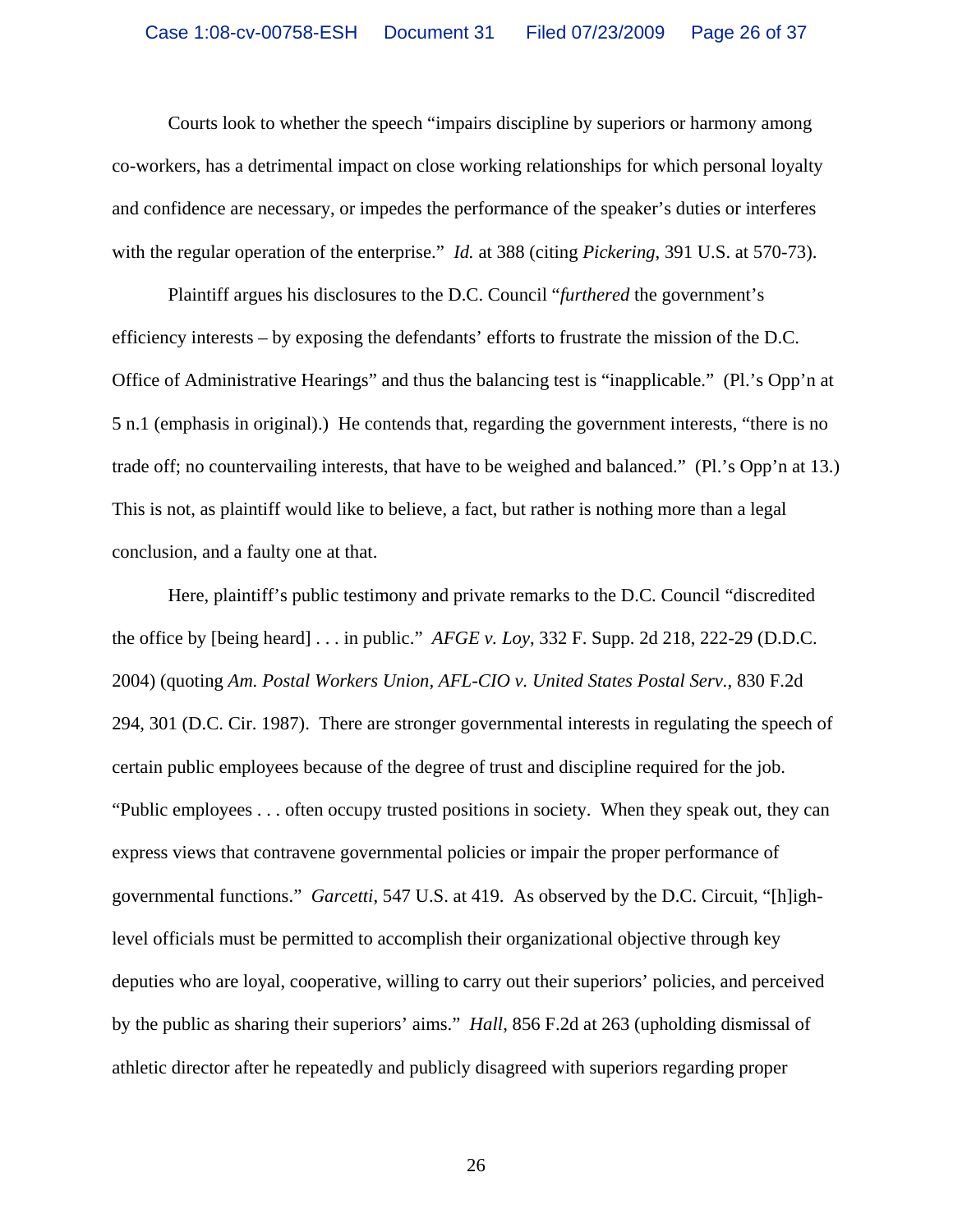response to violations of university rules). An employee may be dismissed who "express[es] views on matters within the core of his responsibilities that reflect[] a policy disagreement with his superiors such that they could not expect him to carry out their policy choices vigorously." *Id.* at 265.

Moreover, because plaintiff's speech "emerged after a persistent dispute between [him and his supervisors] over office . . . policy," *Connick*, 461 U.S. at 154, his speech had the capacity to exacerbate prior conflict over the same issue and to threaten his supervisors' authority. Plaintiff's campaign against the peer review system "interfered with the efficient functioning" of OAH by "disturb[ing] or interrupt[ing] other employees," at whom plaintiff directed his complaints.18 *Rankin*, 483 U.S. at 389; *see also Connick*, 461 U.S. at 152, n.11 (plaintiff "disrupt[ed] the routine of the office" by preparing and distributing at her workplace a questionnaire with critical questions regarding her supervisor). Because the speech at issue "concern[ed] office policy" and "ar[ose] from an employment dispute concerning the very application of that policy to the speaker," the Court gives "additional weight" to the supervisor's view that the speech threatened his authority. *Connick*, 461 U.S. at 153. As the Supreme Court has recognized, "[p]rolonged retention of a disruptive or otherwise unsatisfactory employee can adversely affect discipline and morale in the work place, foster disharmony, and ultimately impair the efficiency of an office or agency." *Arnett v. Kennedy*, 416 U.S. 134, 168 (1974); *see also Baloch v. Kempthorne*, 550 F.3d 1191, 1200 (D.C. Cir. 2008). Plaintiff's testimony to the D.C. Council criticized Chief ALJ Butler and other ALJs with whom plaintiff would normally be

<sup>18</sup> *See, e.g.,* Defs. Ex. 12 at 30 ("I am sick of this. I asked that Mr. Pearson not send me these nasty, derogatory, inflammatory statements. This goes beyond unprofessional conduct. This type of conduct is distracting and intolerable."); *id.* at 32 ("I have refrained and will continue to refrain from responding to your e-mails because I find your approach to raising issues (regardless of whether they merit our attention) to be quite confrontational, demeaning and not in the collegiate manner that we, in OAH, have worked to establish.").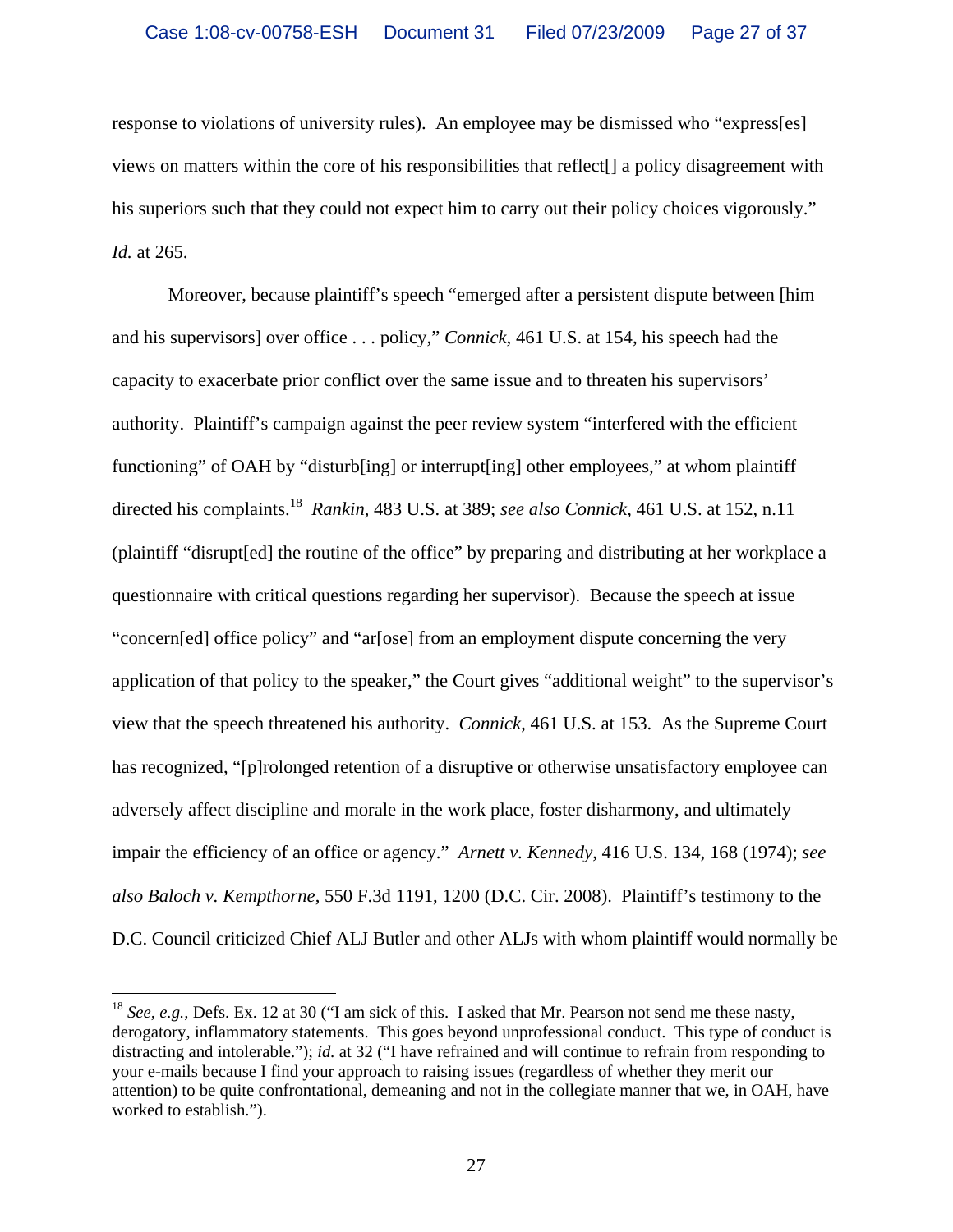in contact in the course of his daily work and thus jeopardized the harmony of the office. *Cf. Pickering*, 391 U.S. at 569-70 (there, the speech was "in no way directed towards any person with whom [plaintiff] would normally be in contact in the course of his daily work").

Defendants need not wait for "events to unfold to the extent that the disruption of the office and the destruction of working relationships is manifest before taking action." *Connick*, 461 U.S. at 152*.* Instead, they were free to act in response to plaintiff's harmful speech, particularly here where his speech is "most accurately characterized as an employee grievance concerning internal office policy," and thus "touch[es] upon matters of public concern in only a most limited sense," if at all. *Id.* at 152-54.

The Court therefore concludes that the governmental interests far outweighs any conceivable countervailing interests, and for this reason as well, plaintiff's communications with the D.C. Council were not protected speech.

#### **III. FIRST AMENDMENT CLAIM: COUNT II**

In Count II, plaintiff alleges that he was retaliated against because he filed and prosecuted a public interest lawsuit. (Amd. Compl. ¶¶ 4, 19-39, 64-90, 127-31; Pl.'s Opp'n at 6.) Plaintiff filed the lawsuit in the District of Columbia Superior Court, seeking approximately \$65 million dollars in damages relating to one pair of pants allegedly misplaced by a small dry cleaners establishment in Washington, DC.

To constitute protected speech, plaintiff's lawsuit must address a matter of public concern, *i.e.*, "of political, social, or other concern to the community." *Connick*, 461 U.S. at 146; *see Pickering*, 391 U.S. 572; *see also Rendish v. City of Tacoma*, 123 F.3d 1216, 1221 (9th Cir. 1997) (holding that public employee's suit "must involve a matter of public concern" to be protected under the First Amendment); *Zorzi v. County of Putnam*, 30 F.3d 885, 896 (7th Cir.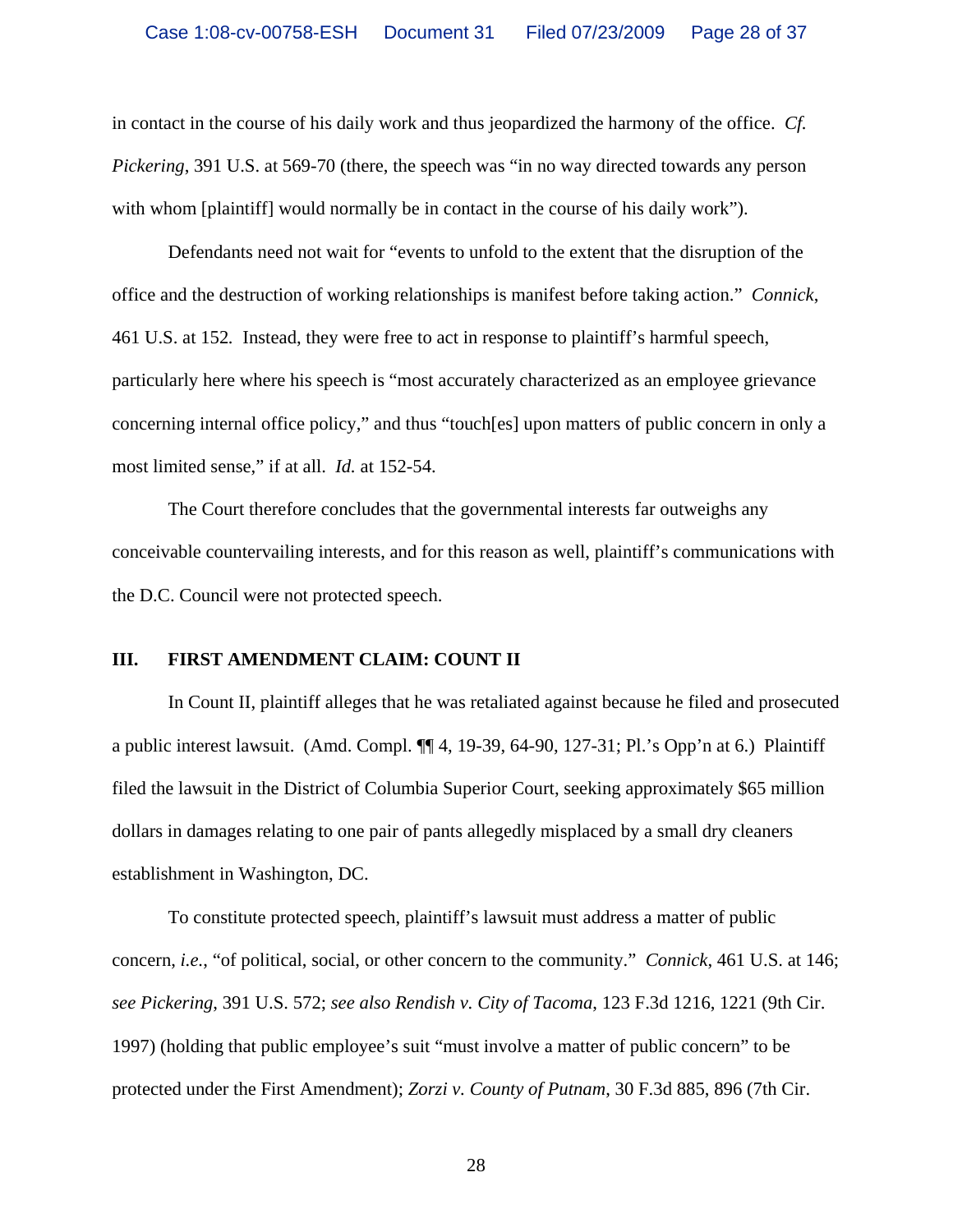1994) ("If a public employee is retaliated against for filing a lawsuit, the public employee has no First Amendment claim unless the lawsuit involves a matter of public concern."); *see also Berndt v. Jacobi*, 978 F.2d 1261 (7th Cir. 1992) ("This court has considered the question, and determined that not every lawsuit, just by virtue of its existence, presents a matter of public concern.").

"Whether an employee's speech addresses a matter of public concern must be determined by the content, form, and context of a given statement, as revealed by the whole record." *Connick*, 461 U.S. at 147-48. The employee's "personal motivation" for his speech, although not dispositive, is "certainly a factor in the public-concern analysis." *O'Donnell*, 148 F.3d at 1134.

A review of the nature of, and motivation behind, plaintiff's lawsuit demonstrates that plaintiff was not on a mission to protect the public welfare. "[A]ll the claims in [plaintiff's] Amended Complaint relate[d] only to him" and he sought "relief solely on his own behalf." *See Pearson v. Chung et al.*, Dkt. No. 05 CA 4302 B, Findings of Fact and Conclusions of Law, 4 (June 25, 2007) (Bartnoff, J.).<sup>19</sup> His lawsuit was, in the words of the superior court judge, "a one-victim case involving a single pair of lost suit pants." *See Pearson v. Chung et al.*, Dkt. No. 05 CA 4302, Order Denying Plaintiff's "Motion to Amend and Supplement Complaint," 3 (Nov. 20, 2006) (Kravitz, J.) (noting that "the first amended complaint contains no factual allegations concerning any injuries suffered by other customers as a result of the defendants' alleged CPPA violations and seeks no money damages, in its prayer for relief or elsewhere, for anything other than the injuries allegedly suffered by the plaintiff").

 $19$  The Court may take judicial notice of public documents, such as court records, without converting the motion to dismiss into a motion for summary judgment. *Munoz v. Bd. of Trustees*, 590 F. Supp. 2d 21, 25 n.3 (D.D.C. 2008).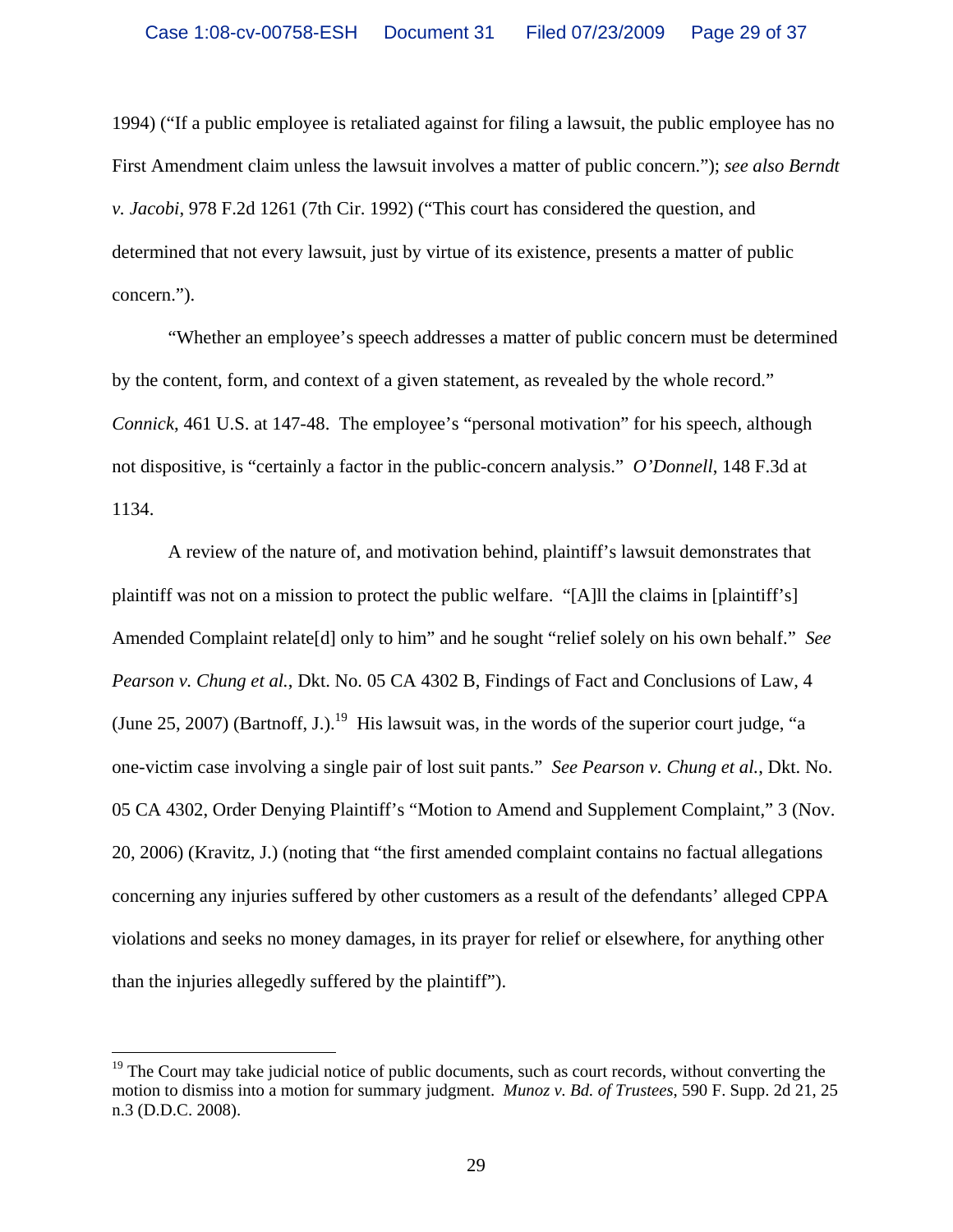The mere fact that plaintiff characterizes his status as that of a private attorney general does not alter the general nature of his lawsuit, which more properly should be characterized as a personal vendetta against a dry cleaners over a pair of pants. *See Pearson v. Chung et al.*, Dkt. No. 05 CA 4302, Order Granting in Part and Denying in Part (1) Plaintiff's Motion Addressing Trial-Related Issues and (2) Defendants' Motion in Limine (Mar. 23, 2007) (barring evidence relating to unclaimed or other clothing on defendants' premises because "the only claim in this case relates to one pair of pants belonging to the plaintiff"). In fact, plaintiff's request to "amend and supplement the Complaint to assert claims as a private attorney general on behalf of potentially thousands of other consumers" was denied. *Id.* (noting the "claims in this case involve [plaintiff] alone"); *see also Pearson v. Chung et al.*, Dkt. No. 05 CA 4302, Order Denying Plaintiff's "Motion to Amend and Supplement Complaint," 3 (Nov. 20, 2006) (Kravitz, J.) (noting that "plaintiff has not identified by name a single other victim of the defendants' alleged unfair trade practices or described, in an affidavit or otherwise, a single occurrence in which the defendants' unlawful conduct has injured another customer").

Because plaintiff's lawsuit did not involve a matter of public concern, his prosecution of the private lawsuit cannot constitute protected activity under the First Amendment as a matter of law.<sup>20</sup> Plaintiff has other avenues for relief, including the powerful network of legislative

<sup>20</sup> Moreover, there is strong reason to doubt whether plaintiff can rebut the government's showing that its reasons for denying his request for reappointment were not based on the lawsuit he filed. The Commission's final decision explicitly declined to reach the issue of plaintiff's manner of prosecuting his lawsuit. (*See* Defs.' Ex. 15 at 2 n.2) ("Although the Commission questions the wisdom of the manner in which you prosecuted your lawsuit, the Commission does not reach this issue. Rather, the Commission has looked at your performance as an ALJ over the entire two year period of your initial appointment."). *See also supra* note 14.

Likewise, there is a strong basis for a finding that the plaintiff's interest in pursuing his lawsuit was outweighed by his employer's interest in maintaining the integrity of OAH and its judiciary. *See*  Code of Ethics, Chapter II, Section B (stating that ALJ shall act at all times in a manner that promotes public confidence in the integrity and impartiality of the administrative judiciary); *id.* at Section D (stating that ALJ shall not lend the prestige of the office to advance private interests). Plaintiff's litigation tactics were criticized by the presiding judge who noted plaintiff's "misrepresentations" and expressed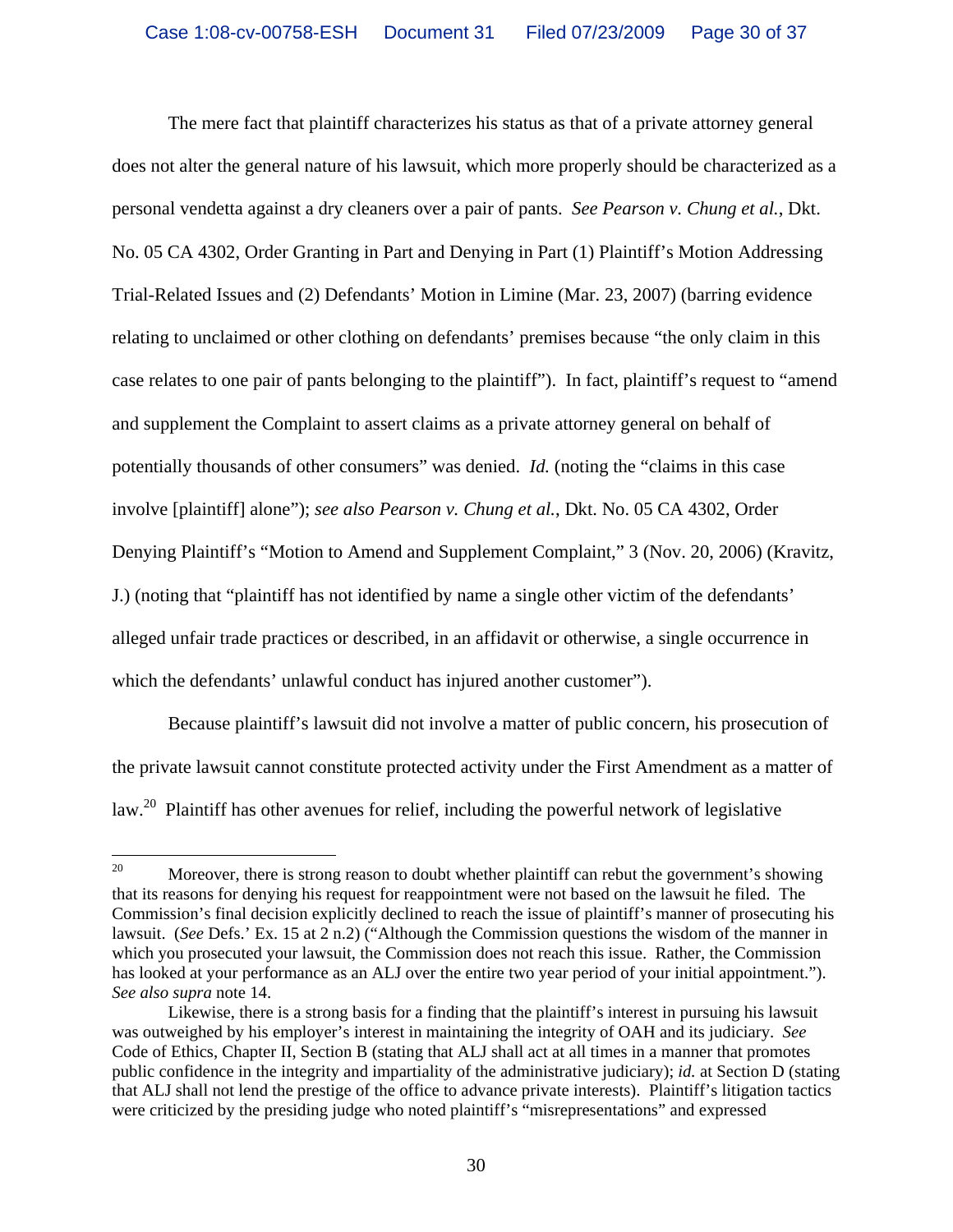enactments – such as whistleblower protection laws and labor codes – that are available to those who seek to expose wrongdoing. The Court rejects, however, the notion that the First Amendment shields plaintiff from unfavorable employment action in this instance.

# **IV. FIFTH AMENDMENT DUE PROCESS CLAIM: COUNT III**

Count III alleges that defendants violated plaintiff's Fifth Amendment rights by denying

plaintiff procedural and substantive due process when deciding whether to reappoint him as an

administrative law judge. $^{21}$ 

The due process clause provides that "no person shall be deprived of life, liberty, or

property, without due process of law." U.S. CONST. amend. v. "The procedural due process

guarantee imposes procedural requirements on the government before it deprives individuals of

protected interests." *Richard Milburn Pub. Charter Alternative High Sch. v. Cafritz*, 798 A.2d

531, 541 (D.C. 2002) (citing *Mathews v. Eldridge*, 424 U.S. 319, 333 (1976)). "When protected

 $\overline{a}$ "significant concerns that the plaintiff is acting in bad faith and with an intent to delay the proceedings." *Pearson v. Chung et al.*, Dkt. No. 05 CA 4302, Order Denying Plaintiff's "Motion to Amend and Supplement Complaint," 4-5 (Nov. 20, 2006) (Kravitz, J.). The presiding judge described the lawsuit as "an unusual case, in which the plaintiff attempted to take what was at best a misunderstanding about one pair of pants and expand it to a claim of \$67 million, based on legal theories that – once they clearly were articulated – were unsupported in fact or in law." *Pearson v. Chung et al.*, Dkt. No. 05 CA 4302 B, Order Denying "Plaintiff's Motion in Opposition to Bill of Costs" and Plaintiff's Request for Attorney's Fees (Aug. 16, 2007) (Bartnoff, J.). Additionally, because the lawsuit drew intense public criticism, OAH "had to divert its already over-taxed resources to answer scores of media inquiries from national and international news organizations, and private citizens from around the world." (Defs.' Ex. 12 at 3.) *See also Am. Postal Workers Union, AFL-CIO v. United States Postal Serv.*, 830 F.2d 294, 304 n.12 (D.C. Cir. 1987) (nothing "there are cases where the harmful nature of speech is so apparent that no evidentiary inquiry need be made into actual disruption of the employer's responsibilities to the public") (internal quotation marks omitted).

<sup>21</sup> Plaintiff fails to respond to defendants' argument in favor of dismissal of his Equal Protection Claim. The Court will therefore dismiss this claim as conceded. *See Hopkins v. Women's Div., General Bd. of Global Ministries*, 284 F.Supp.2d 15, 25 (D.D.C. 2003) ("It is well understood in this Circuit that when a plaintiff files an opposition to a dispositive motion and addresses only certain arguments raised by the defendant, a court may treat those arguments that the plaintiff failed to address as conceded."), *aff'd*, 98 Fed.Appx. 8 (D.C.Cir. 2004); *Day v. D.C. Dep't of Consumer & Regulatory Affairs*, 191 F.Supp.2d 154, 159 (D.D.C. 2002) ("If a party fails to counter an argument that the opposing party makes in a motion, the court may treat that argument as conceded.").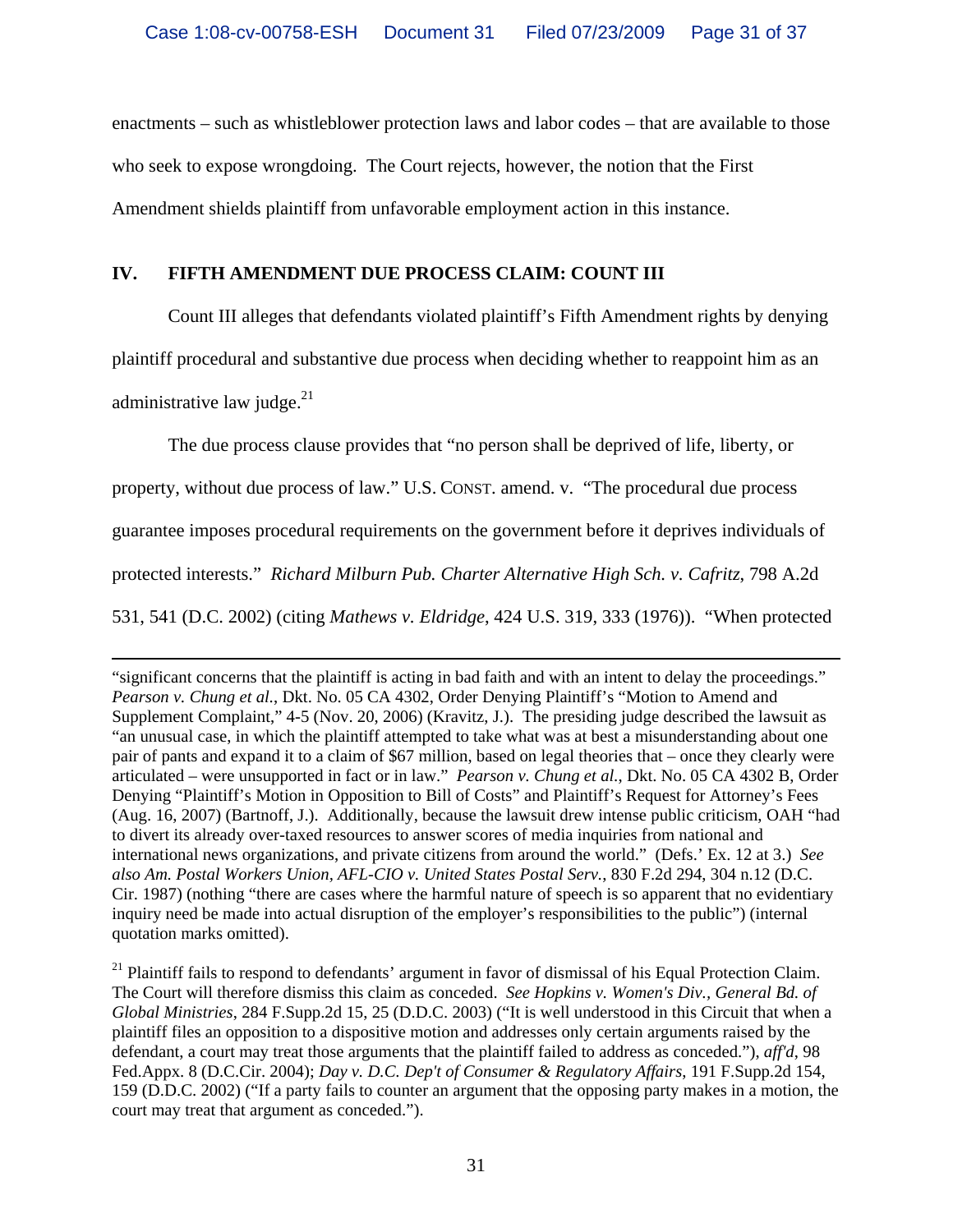interests are implicated, the Constitution requires notice and opportunity for hearing appropriate to the nature of the case." *Id.* (citation and internal quotation marks omitted).

Plaintiff's procedural due process claims must fail as a matter of law. Generally, procedural due process requires only that the government provide "notice and opportunity for hearing." *See, e.g., Jones v. Flowers*, 547 U.S. 220, 223 (2006).

Plaintiff maintains that he had an expectation of continuation in office as an ALJ which amounted to a property interest entitling him to the full panoply of due process protections during the evaluation by the Commission of his candidacy for reappointment, and that he was denied those protections. He argues that he was provided "virtually none" of the process due him (Pl.'s Opp'n at 22), and that the Commission Members failed "to provide even the bare minimum of due process." (*Id.* at 44.)

Contrary to plaintiff's argument, this Court concludes that plaintiff did not have a property interest which entitled him to the full panoply of due process. *See Halleck v. Berliner*, 427 F. Supp. 1225, 1235 (D.D.C. 1977) ("The process which must be afforded by the Commission in connection with the evaluation of a candidate for reappointment as a judge is less than the full panoply of protections accorded in a criminal trial."). He did, however, have an interest in possible reappointment which entitled him to a thorough and fair evaluation of his candidacy by an impartial Commission, and plaintiff was entitled to such process as would insure that the Commission's evaluation of his candidacy for reappointment was thorough and fair. *Id.*

In *Halleck*, the court found that the plaintiff, a superior court judge who was denied reappointment, had been accorded due process, because the Commission had notified him of the areas of its concern, advising him of the specific incidents that gave rise to such concern, and had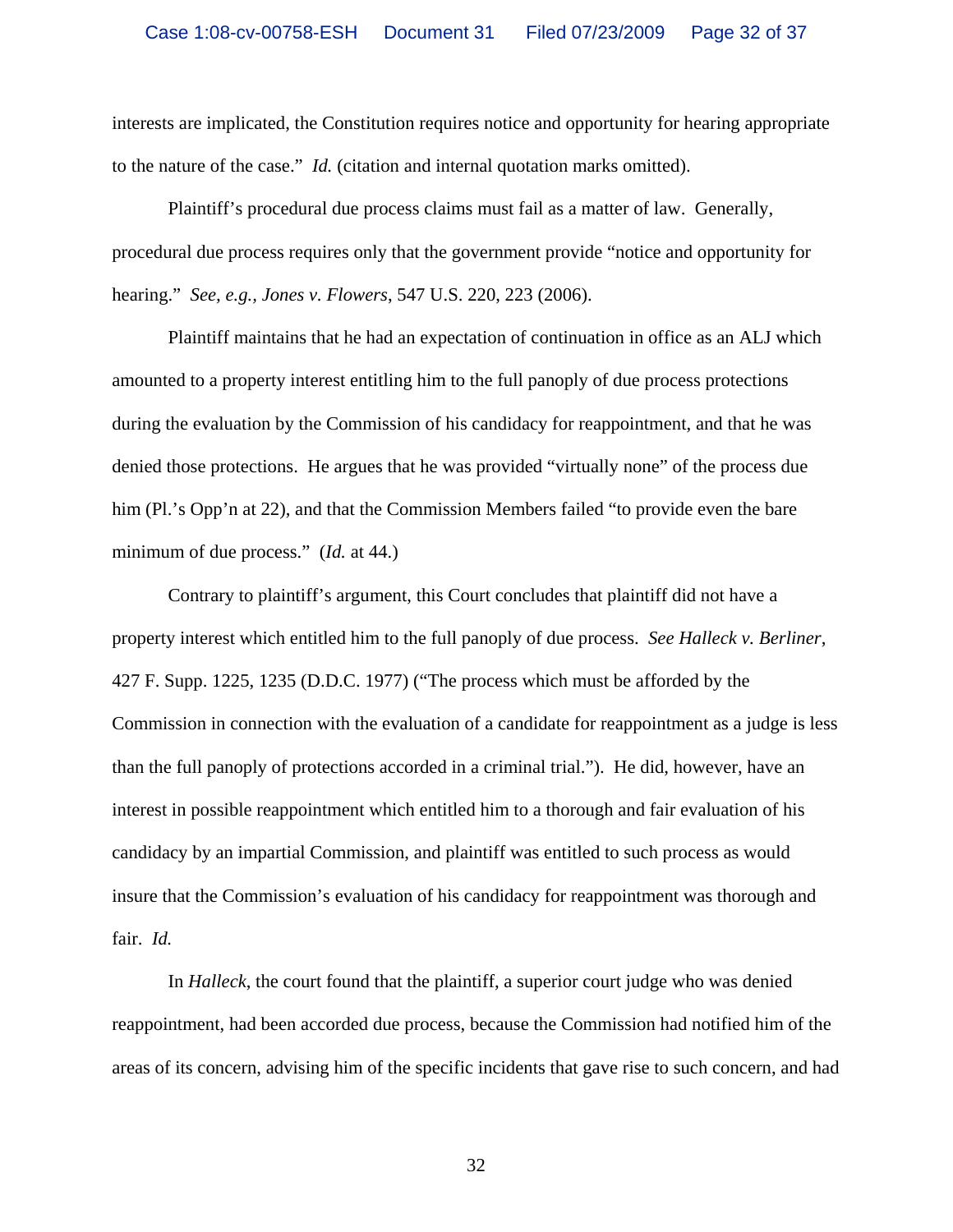afforded him a day-long hearing and an opportunity to respond to the Commission's inquiries through documents and testimony. *Id.* at 1236.

Similarly, plaintiff in this case was afforded adequate process. The allegations, and the supporting documents, show that the Commission gave plaintiff advance notice of all the bases for the possible non-renewal of his appointment, advised him of the specific communications giving rise to such concern, referred plaintiff to the specific laws upon which it relied, and provided plaintiff with copies of every document upon which it relied. (Amd. Compl. ¶ 165; Defs.' Ex. 13.) Plaintiff was afforded multiple opportunities to submit evidence on his behalf, to call witnesses, to respond to the Commission's inquiries and concerns, to present argument supporting his candidacy for reappointment, and to meet with the Commission regarding his reappointment application. (Amd. Compl. ¶¶ 159-60, 203, 206, 210, 212; Pl.'s Statement of Material Facts  $\P\P$  13, 17-18, 21, 23.)<sup>22</sup>

Plaintiff asserts that due process required an opportunity to confront the witnesses against him and "prior disclosure of all witnesses." (Pl.'s Opp'n at 21-22.) Plaintiff does not have a right to confront witnesses against him, as the Confrontation Clause does not apply here. *See Dutton v. Evans*, 400 U.S. 74, 97 n.4 (1970) (Harlan, J., concurring) (explaining that the Confrontation Clause applies only to criminal prosecutions); *BMW of North Am., Inc. v. Gore*, 517 U.S. 559, 574 n.22 (1996) ("The strict constitutional safeguards afforded to criminal defendants are not applicable to civil cases . . ."). Contrary to plaintiff's claim, "a candidate for reappointment need not be given the right to examine or cross-examine every person who gave any information, favorable or unfavorable, to the Commission or any of its members with respect

<sup>&</sup>lt;sup>22</sup> Plaintiff submitted a fifteen-page written response to the Commission on April 19, 2007 (Defs.' Ex. 11) and another twenty-two page written response on August 22, 2007. (Defs.' Ex. 14.) He submitted additional materials to the Commission on October 1, 11, and 15, 2007. (*See* Defs.' Ex. 15 at 2; *see also*  Defs.' Ex. 17.)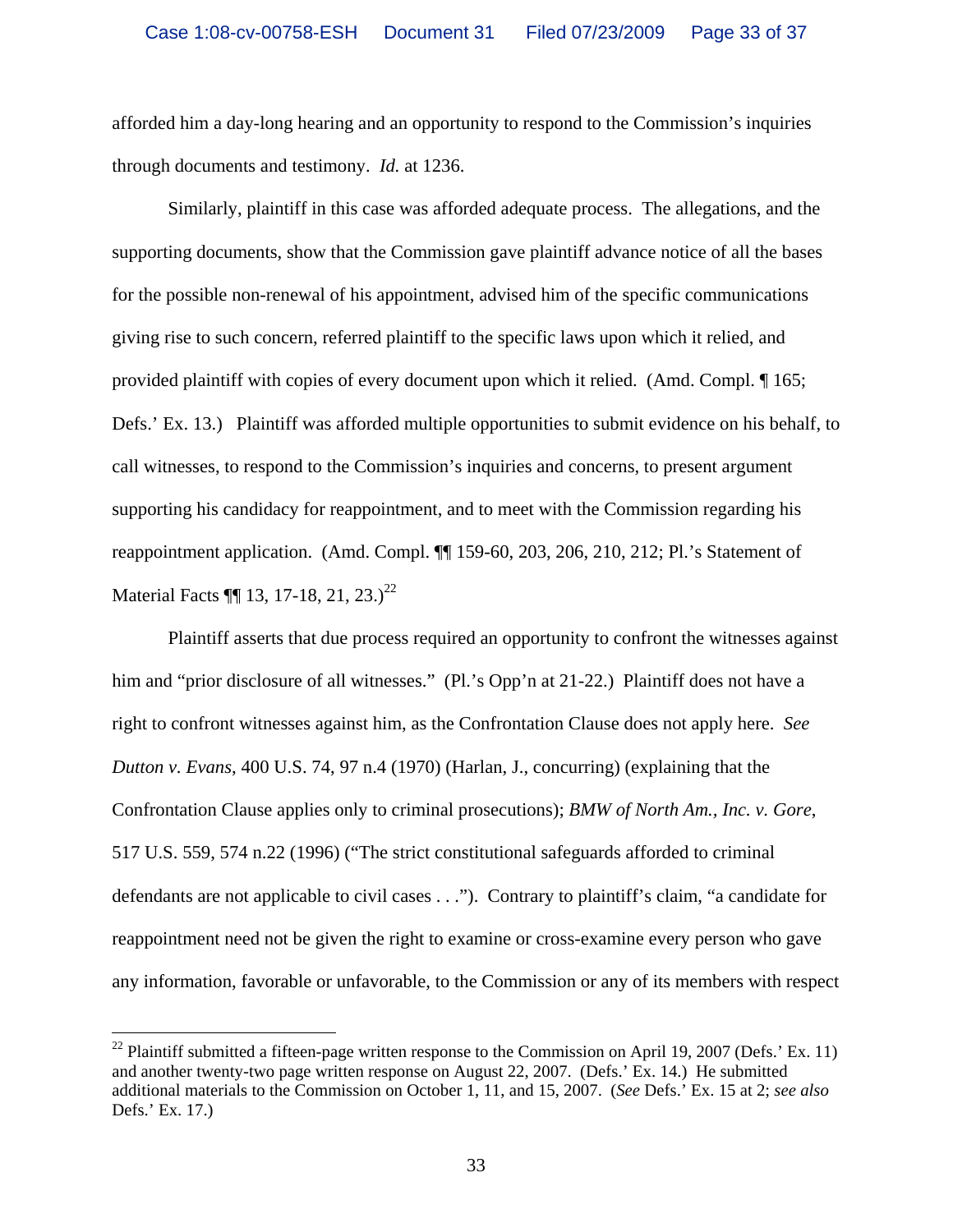to the candidate's performance in office or fitness for reappointment." *Halleck*, 427 F. Supp. at 1236. Accordingly, the Commission's decision not to allow plaintiff to confront witnesses cannot serve as the basis for plaintiff's due process claim.

Moreover, there is no statutory basis for plaintiff's claim that the OAH Act "prohibits the Chief ALJ from using subjective evaluation standards as measures of an ALJ's performance." (Pl.'s Mem. 8 n.2.)<sup>23</sup> Nor is there any support in the case law for this novel proposition. *See Aka v. Washington Hosp. Ctr.*, 156 F.3d 1284, 1298 (D.C. Cir. 1998) ("[E]mployers may of course take subjective considerations into account in their employment decisions . . . ) (en banc); *Vasilevsky v. Reno*, 31 F. Supp. 2d 143, 151 (D.D.C. 1998) ("An employer is entitled to rely on his perception of an employee's work performance.").

Nor may plaintiff rest his due process claim on the Commission's failure to meet a statutory deadline for a vote on plaintiff's reappointment.<sup>24</sup> A "mere violation of law does not give rise to a due process claim." *AFGE, AFL-CIO, Local 446 v. Nicholson*, 475 F.3d 341, 353 (D.C. Cir. 2007); *see Duckett v. Quick*, 282 F.3d 844, 848 (D.C. Cir. 2002) (holding due process

<u>.</u>

<sup>&</sup>lt;sup>23</sup> The statute cited by plaintiff, D.C. CODE  $\S$  2-1831.05(a)(10), states, in its entirety, that the Chief ALJ shall: "Develop and implement annual performance standards for the management and disposition of cases assigned to Administrative Law Judges, which shall take account of subject matter and case complexity." Nothing in that section prohibits the Chief ALJ from considering subjective factors. The other statute relied upon by plaintiff, D.C. CODE § 2-1831.10(b) states, in relevant part,

<sup>[</sup>T]he Chief Administrative Law Judge shall prepare a record of the Administrative Law Judge's performance with regard to that judge's efficiency, efficacy, and quality of performance over the period of his or her appointment. . . . At a minimum, the record shall contain at least one year of decisions authored by the Administrative Law Judge, data on how the Administrative Law Judge has met applicable objective performance standards, the Chief Administrative Law Judge's recommendation as to whether the reappointment should be made, and any other information requested by one or more members of the Commission.

This provision, far from prohibiting subjective factors, directs the Commission to consider "all information received with regard to reappointment." *Id.*

<sup>&</sup>lt;sup>24</sup> According to the Commission, it had "clearly determined that there was insufficient information on whether [plaintiff] should be reappointed" prior to the deadline. (Defs.' Ex. 15 at 2 n.1.)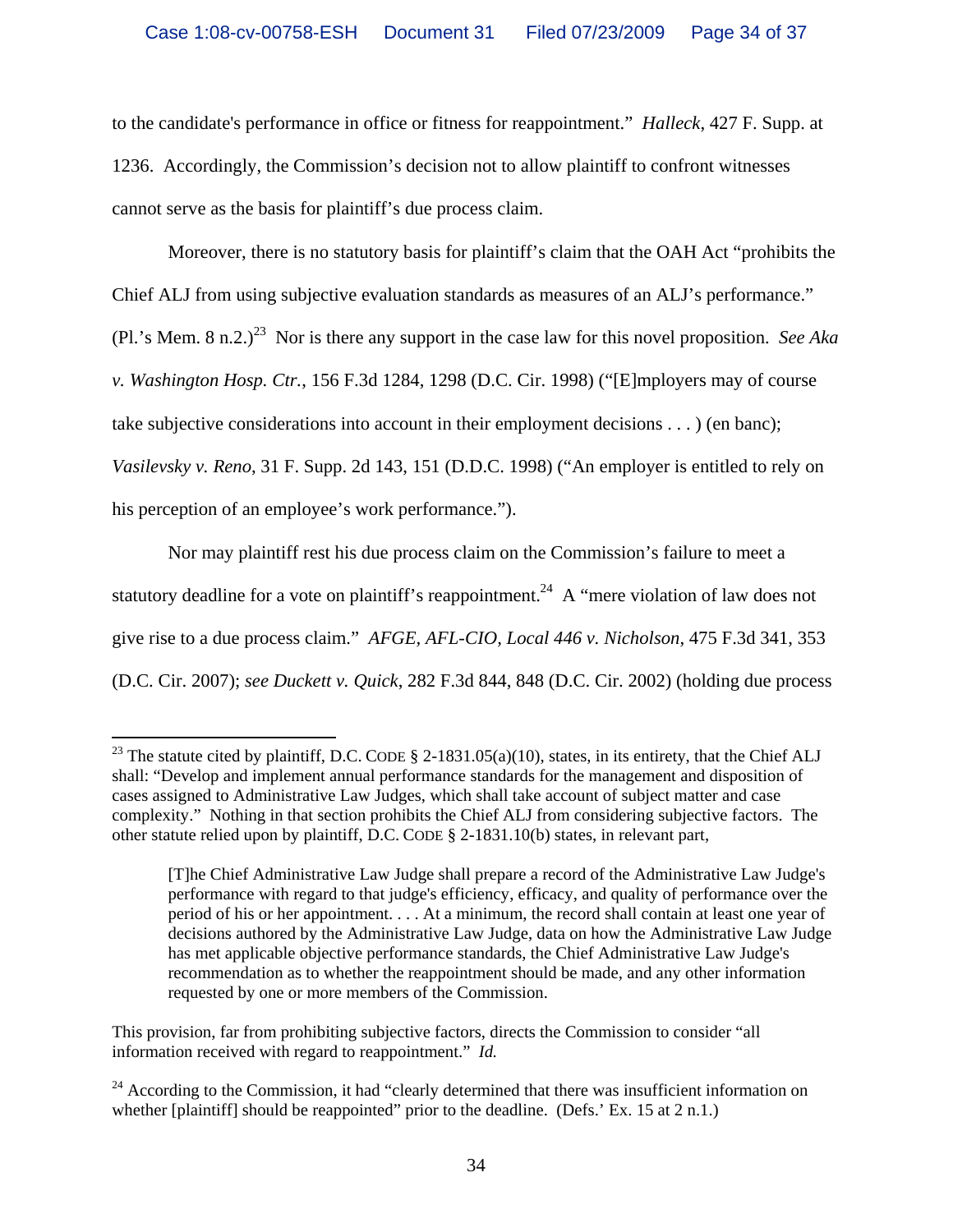was not violated by agency's failure to comply with D.C. regulations); *Brandon v. District of Columbia Bd. of Parole*, 823 F.2d 644, 648-49 (D.C. Cir. 1987) (holding that a state does not violate an individual's due process rights by deviating from its own procedures). The rules clearly contemplate that the timelines for review and reappointment may indeed go past an ALJ's initial period of appointment. *See* 6 D.C. CODE MUN. REGS. § 3705.23. Under those regulations, if a timely vote cannot occur, the ALJ applying for reappointment may "be retained as a nonjudicial employee of the [OAH], without reduction in grade or step, until the Commission votes on his or her reappointment." 6 D.C. CODE MUN. REGS. § 3705.26. That is precisely what occurred here. Plaintiff "remained with OAH in the capacity of an Attorney-Advisor pending the Commission's decision with regard to his reappointment pursuant to the Commission's rules." (Defs.' Ex. 12 at 2 n.1; *see also* 6 D.C. CODE MUN. REGS. § 3705.26.) He received the same salary and was not substantially prejudiced by the delay.<sup>25</sup> *See Gallothom, Inc. v. D.C. Alcoholic Beverage Control Bd.*, 820 A.2d 530, 535 (D.C. 2003) ("Statutory provisions concerning the performance of duties by public officers generally are considered directory so that the interests of private parties and the public might not suffer due to the official's failure to act promptly.") (quoting *Vahn v. Dist. of Columbia Bd. of Funeral Directors & Embalmers*, 441 A.2d 246, 248 (D.C. Cir. 1982)).

 Plaintiff also alleges that he was not afforded a hearing before an impartial tribunal (*see*  Pl.'s Mot. at 35-37), but provides no evidence of bias. Nothing in the record indicates that plaintiff moved to have any member of the Commission recused. *Kowal*, 16 F.3d at 1276 ("[T]he court need not accept inferences drawn by plaintiffs if such inferences are unsupported by the facts set out in the complaint.").

 $25$  Because plaintiff received the same salary and was not substantially prejudiced by the delay, the Court rejects plaintiff's artificial and factually incorrect attempt to claim that he lost his job as of May 2007 and was therefore due greater procedural rights prior to that date. (Pl.'s Mot. at 22-23.)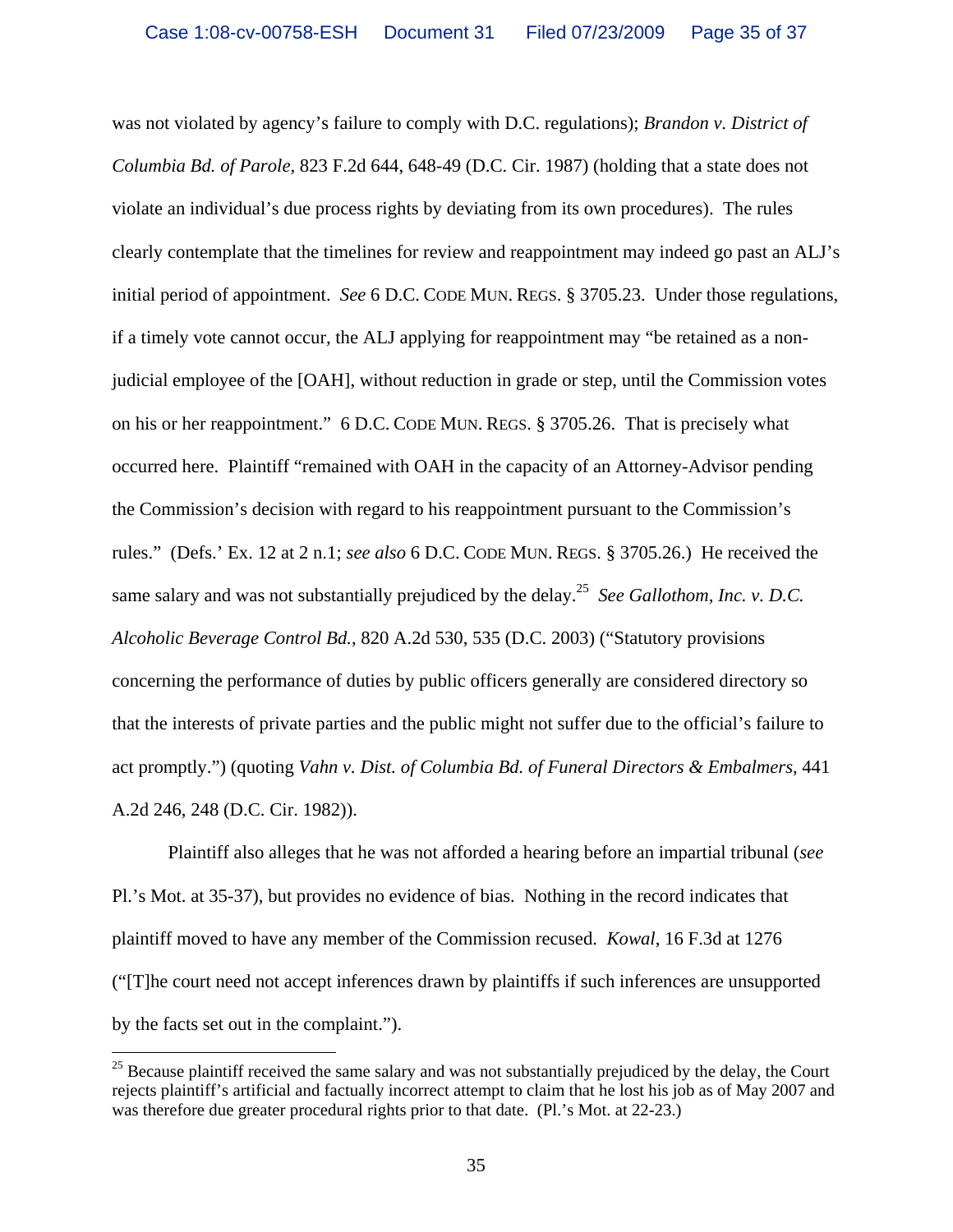Here, as in *Halleck*, "the evaluation process adequately safeguarded plaintiff from arbitrary governmental action." 427 F. Supp. at 1237; *see also Logan v. Zimmerman Brush Co.*, 455 U.S. 422, 433 (1982) (finding that notice and "some form of hearing" are all that due process requires). No further process was constitutionally required.

Likewise, plaintiff's substantive due process claim is meritless. Even assuming plaintiff had a property or liberty interest, the threshold for a substantive due process violation has not been met. The doctrine of substantive due process contains only egregious government misconduct. The "threshold question is whether the behavior . . . [was] so egregious, so outrageous, that it may fairly be said to shock the contemporary conscience." *County of Sacramento v. Lewis*, 523 U.S. 833, 847 n.8 (1998). The conduct at issue here simply does not come anywhere near the extreme level necessary to violate substantive due process.

Count III must therefore be dismissed as a matter of law.<sup>26</sup>

## **V. STATE LAW CLAIMS: COUNTS IV AND V**

 $\overline{a}$ 

When the federal-law claims on which a court's original jurisdiction is based have been dismissed, the court has discretion in deciding whether to exercise supplemental jurisdiction over the remaining state-law claims. *See* 28 U.S.C. § 1367(c)(3); *Edmondson & Gallagher v. Alban Towers Tenant Ass'n*, 48 F.3d 1260, 1265-66 (D.C. Cir. 1995).

In making this determination, the court balances the traditional "values of judicial economy, convenience, fairness, and comity." *Carnegie-Mellon Univ. v. Cohill*, 484 U.S. 343, 350 (1988). However, "in the usual case in which all federal-law claims are eliminated before

<sup>&</sup>lt;sup>26</sup> Because the Court finds no basis for plaintiff's due process claims, plaintiff cannot establish a substantial likelihood of success on the merits. The Court must therefore deny his motion for emergency injunctive relief on Count III. *See American Bankers Ass'n v. Nat'l Credit Union Admin.*, 38 F. Supp. 2d 114, 140 (D.D.C. 1999) (Absent a "substantial likelihood" of success on the merits, "there would be no justification for the court's intrusion into the ordinary processes of administration and judicial review.").